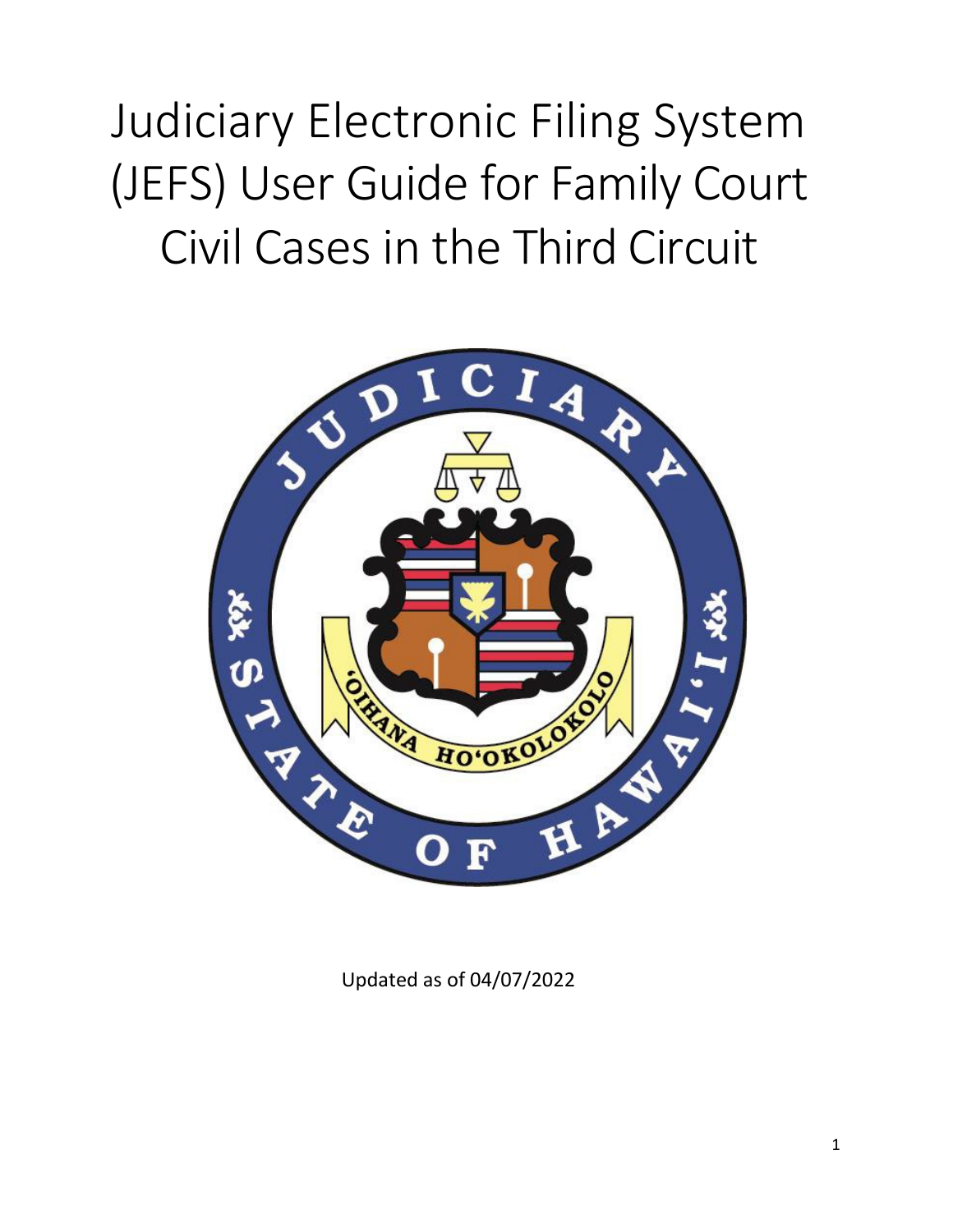# Table of Contents

## **TABLE OF CONTENTS**

| Importance of Docket Category and Description When efiling Documents  9                 |  |
|-----------------------------------------------------------------------------------------|--|
|                                                                                         |  |
|                                                                                         |  |
|                                                                                         |  |
|                                                                                         |  |
|                                                                                         |  |
|                                                                                         |  |
|                                                                                         |  |
|                                                                                         |  |
|                                                                                         |  |
|                                                                                         |  |
|                                                                                         |  |
|                                                                                         |  |
|                                                                                         |  |
| APPENDIX A: Prescribed Document Category/Types of Family Civil Cases  14                |  |
|                                                                                         |  |
| APPENDIX C: How to Access Cases filed after April 25, 2022 ID Format in eCourt Kokua 21 |  |
|                                                                                         |  |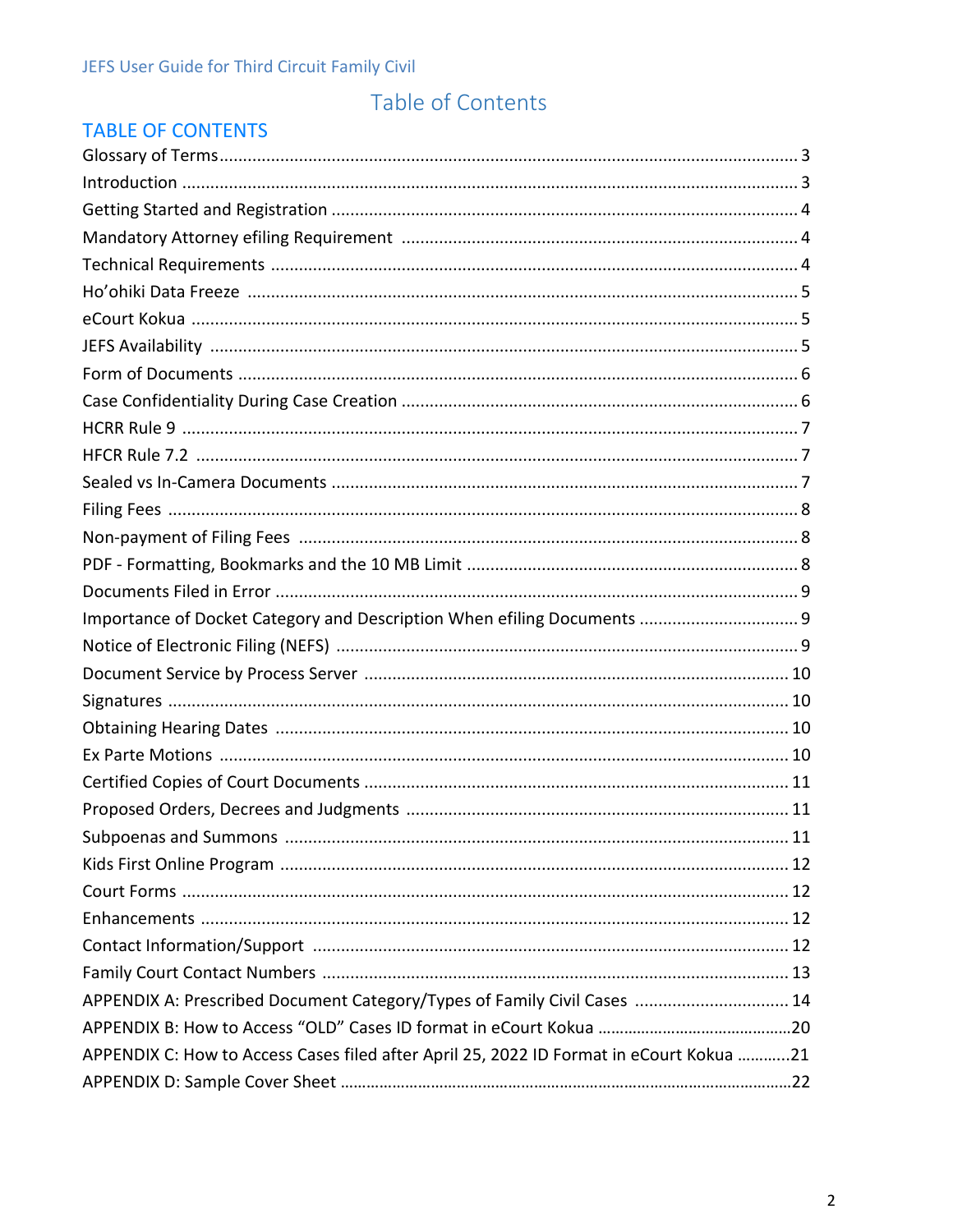#### Glossary of Terms

- efile Electronically file documents through JEFS.
- FAQ Frequently asked questions.
- HEFSR Hawaiʻi Electronic Filing and Service Rules.
- HFCR Hawaiʻi Family Court Rules
- Hoʻohiki To be replaced by JIMS, Hoʻohiki is the Judiciary's database of limited civil case information from court records filed in the circuit, family, and district courts available to the public via the internet.
- JEFS Judiciary Electronic Filing System.
- JEFS User An individual with a valid JEFS login and password.
- JIMS Judiciary Information Management System -- the case management system developed by the Hawaiʻi Judiciary to record information and documents related to all cases filed in the courts in the State of Hawaiʻi.
- NEF Notice of Electronic Filing that is generated automatically when a document is filed electronically through JEFS or JIMS.
- NOC Notice of Correction.
- NOCD Notice of Court Date.
- PDF Adobe Portable Document Format.

"/s/" An electronic signature for efiled documents by JEFS Users (e.g., "/s/ Jane Lawyer").

#### **Introduction**

This guide contains general information and technical guidelines for electronic filing in the Judiciary's Electronic Filing System (JEFS) for Family Court civil cases filed in the Third Circuit.

The guide was developed to provide JEFS Users with a source for practical information to ease the transition to JEFS. It is provided for the convenience of JEFS Users and should not be relied upon as a source of legal authority. Court filings are subject to court rules and this guide is not a substitute for the applicable court rules in any Family Civil case.

If you are a self-represented JEFS User, this guide may help you navigate JEFS. The guide is not legal advice. You should, whenever possible, conduct your own research or seek the advice of an attorney if you are involved in any court case.

The Judiciary has more detailed information and materials available on its website to assist JEFS Users, including FAQs, a JEFS User Manual, and training videos. These materials can be located on the Judiciary's Family Court Civil JEFS Info Page at [https://www.courts.state.hi.us/family](https://www.courts.state.hi.us/family-court-civil-jefs-info-page)[court-civil-jefs-info-page](https://www.courts.state.hi.us/family-court-civil-jefs-info-page) We urge you to review these materials to ease the transition to electronic filing for Family Court civil cases.

The guide will be updated periodically. JEFS Users are encouraged to check the Judiciary's website for the most current version.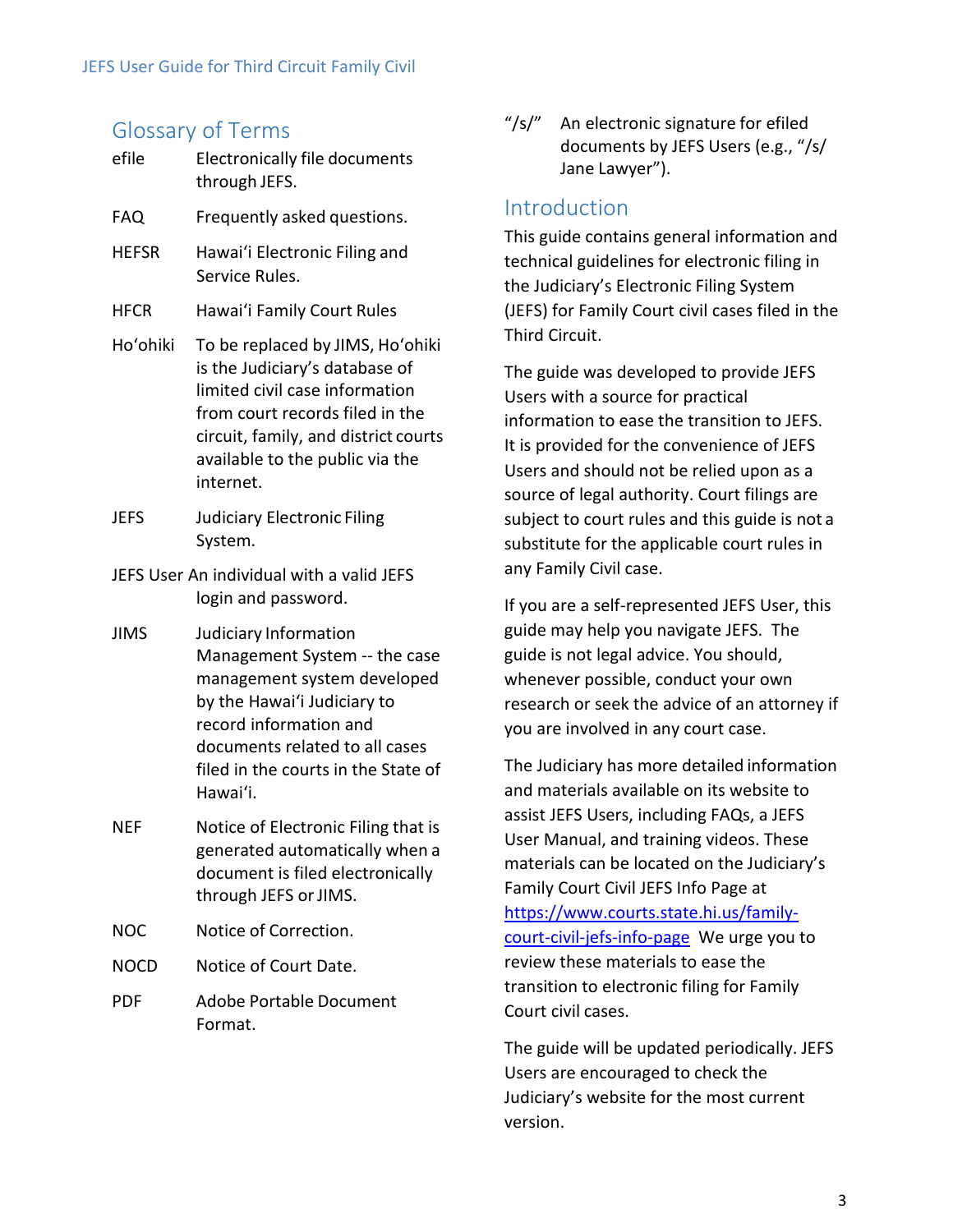# Getting Started and Registration

The Judiciary will launch electronic filing statewide for civil cases in the family courts on **April 25, 2022**.

Attorneys will be required to electronically file all documents relating to Family Court civil cases through JEFS.

To electronically file documents, attorneys must register online through the Judiciary's website. If you already have a JEFS User login and password for appellate or criminal cases, you may use your existing JEFS login/password to efile documents in civil cases and you do not need to re-register.

If you are not already a JEFS User, register online as follows:

- 1. Click "Efiling" from the Judiciary home page (https://www.courts.state.hi.us).
- 2. Click "Judiciary Electronic Filing and Service System (JEFS) Login Page."
- 3. You will be directed to the JEFS login page where you must click "Register for Access."
- 4. You then must submit the requested information to obtain your login and password.

There is no registration fee for JEFS.

Law firms may designate a JEFS Organization Administrator who will be able to: (1) approve and manage the attorney JEFS Users associated with the firm; (2) access all the documents for cases in which a member of the firm is a party; and (3) file documents on behalf of an attorney. To arrange for a JEFS Organization role, the

firm should send their request to: [helpdesk.requests@courts.hawaii.gov.](mailto:helpdesk.requests@courts.hawaii.gov)

# Mandatory Attorney efiling Requirement

Attorneys will be required to efile all documents through JEFS effective April 25, 2022. Attorneys are strongly encouraged to register for JEFS and become familiar with the system well before the launch date.

# Technical Requirements

The Third Circuit makes the following technology equipment recommendations for JEFS. If you or your information technology staff need more assistance, please send an email to [helpdesk.requests@courts.hawaii.gov.](mailto:helpdesk.requests@courts.hawaii.gov)

- 1. A personal computer that can support the following software and peripherals (Required).
- 2. Operating System: Windows 7 or higher or Mac OS X or higher (Required).
- 3. An Internet connection and Web Browser (Required): Chrome 44, Firefox 43, IE11 or Safari 9 (Recommended).
- 4. An Email address per JEFS User (Required).
- 5. Monitor (Required) or two monitors (Recommended). A word processor (Required)/Microsoft Word (Recommended).
- 6. Adobe Acrobat Reader (Required) for reviewing court documents and Adobe Acrobat Standard or Pro DC for editing/converting documents (Recommended).
- 7. Scanner or Multi-Purpose Scanner/Copier/Printer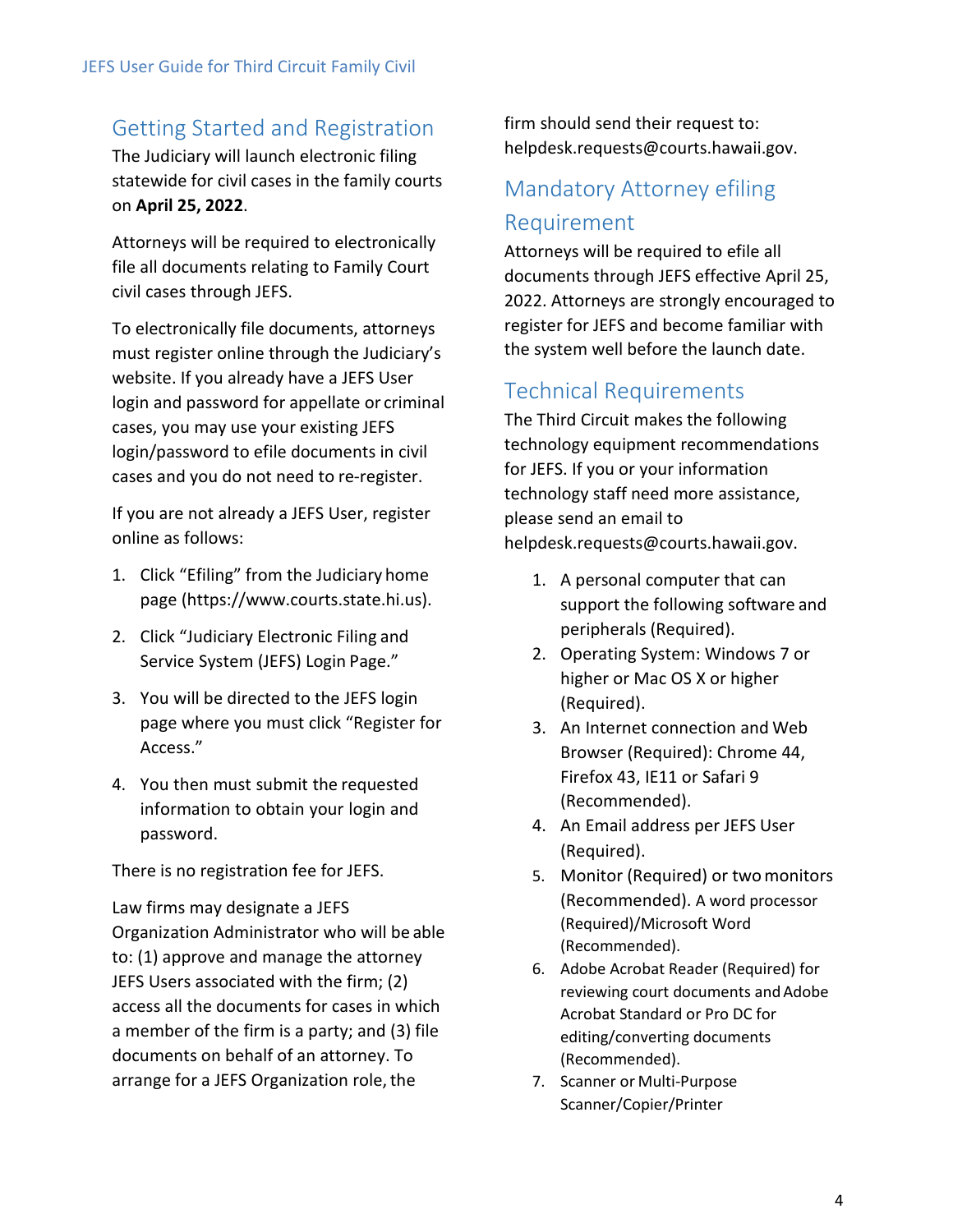(Recommended) which may be necessary to image and convert paper documents to electronic PDF format.

### Ho'ohiki Data Freeze

Approximately one week prior to the launch of JEFS/JIMS, data entry into the Judiciary's existing case management system will be suspended and there will be a blackout period to prepare for the transition and migration of data to JIMS. Consequently, the data that will be viewable online in Hoʻohiki will represent a last snapshot of case information prior to the blackout period.

During the blackout period one week prior to launch, court documents may still be conventionally filed at the courthouse and hearing dates for motions can still be obtained in the usual manner. Please note that documents filed during the blackout period, newly scheduled court dates, minutes from hearings, etc., will not be viewable in Hoʻohiki.

After the launch of JIMS:

- Court documents that have been conventionally filed at the courthouse during the blackout period will be docketed by court staff into JIMS.
- Information relating to court events, such as minutes from court hearings during the blackout period, will be manually entered into JIMS by the court staff.
- It may take court staff some time to complete this work from the blackout period. Therefore, your patience is greatly appreciated.

**Once JIMS launches, information about Family Court civil cases filed in the Family Courts will no longer be viewable online in Hoʻohiki**.

## eCourt Kokua

Effective April 25, 2022, Ho'ohiki will be deactivated. All non-confidential Family Court Civil and Criminal information will available in eCourt Kokua.

Please note that not all public documents will be available online through JEFS or the JIMS public interface, called eCourt Kokua.

See Appendix B and C for information for the charts with the case ID formats.

Also note, all Family Court civil documents that were conventionally filed prior to the launch of JIMS Family Court Civil cannot be downloaded online because they will be retained in paper format at the courthouse and will not be scanned into JIMS.

## JEFS Availability

JEFS is available every day, including holidays and weekends. The system is shut down for maintenance Monday through Saturday between midnight and 4 a.m. (HST). System maintainance is longer on Sundays, from 12:00 a.m. – noon.

Efiling may slow down prior to system maintenance at 12:00 a.m. This may relate to efiling volume, network, and other technical variables outside of JEFS and could cause the efiling submission to fail. To avoid this problem, JEFS Users should provide sufficient time to address technical issues prior to filing deadlines.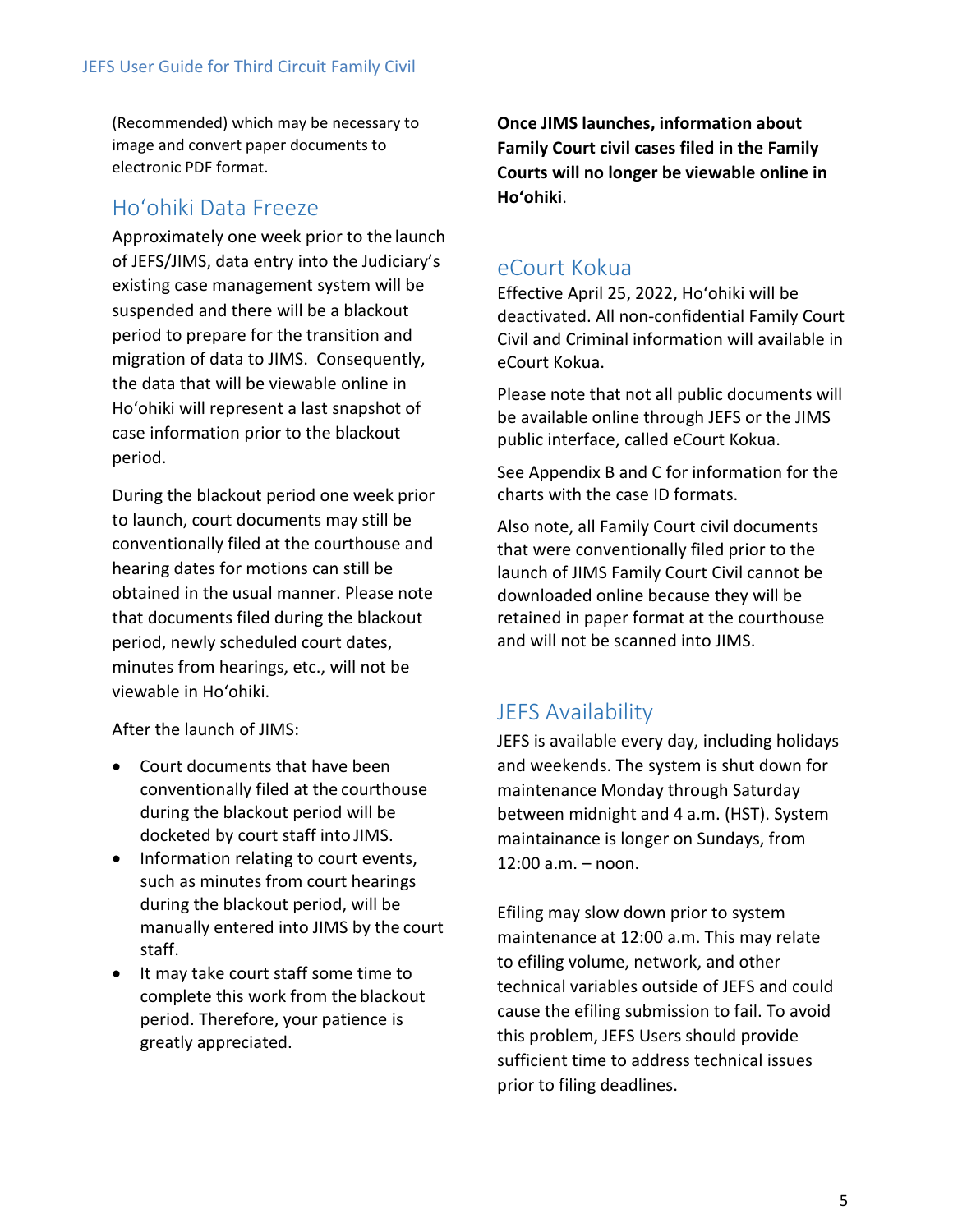If JEFS is unavailable due to technical problems, JEFS Users should submit a paper document to the appropriate court clerk for lodging. If JEFS is unavailable due to natural or unforeseen circumstances that causes closure of the courts, filing deadlines may be extended by order of the Supreme Court as has happened in the past. JEFS Users should check the Judiciary website for special orders extending deadlines in the event of unanticipated court closures.

JEFS Users will be automatically logged out of the system after 60 minutes of inactivity.

# Form of Documents

The first page of each efiled document must have at least a 3-inch top margin or a 3- inchby-3-inch space in the top right corner to accommodate the electronic JIMS filing stamp. The bottom margin must be at least an 1.5 inches for the JIMS certification stamp.

If the first page of your document does not comply with the above, a cover sheet is required. (See sample: Appendix D)

If you have any questions about the form of efiled documents, please contact the Legal Documents Branch at (808) 961-7500 for Hilo or (808) 443-2112 for Kona before you efile any document, or email [CFC.3CC@courts.hawaii.gov](mailto:CFC.3CC@courts.hawaii.gov) .

# Case Confidentiality During Case **Creation**

To help prevent the inappropriate disclosure of confidential information while ensuring public access to non-confidential court records, the following guidelines are provided for case creation in JEFS. However, please note that complying with confidentiality requirements set forth by law is the responsibility of each individual JEFS user.

The following case types are confidential in JEFS by default:

- Adult Abuse
- Adoption
- Assisted Community Treatment
- Emergency Examination Adult
- Emergency Examination Minor
- Guardianship (of the Minor)
- Guardianship Registration
- Involuntary Hospitalization Adult
- Involuntary Hospitalization Adult Mental Health
- Involuntary Hospitalization Minor
- Involuntary Outpatient Treatment Minor Mental Health
- Involuntary Outpatient Treatment –Adult Substance Abuse
- Juvenile Expungement
- Termination of Parental Rights (TM)
- Miscellaneous (FM)

This means that when you create a new case for the case types listed immediately above, the JEFS system will automatically default your case to confidential status.

Please note that Guardianships of Incapacitated Adults are not confidential. Although the case will be automatically be marked confidential; court staff will update the status after it is filed.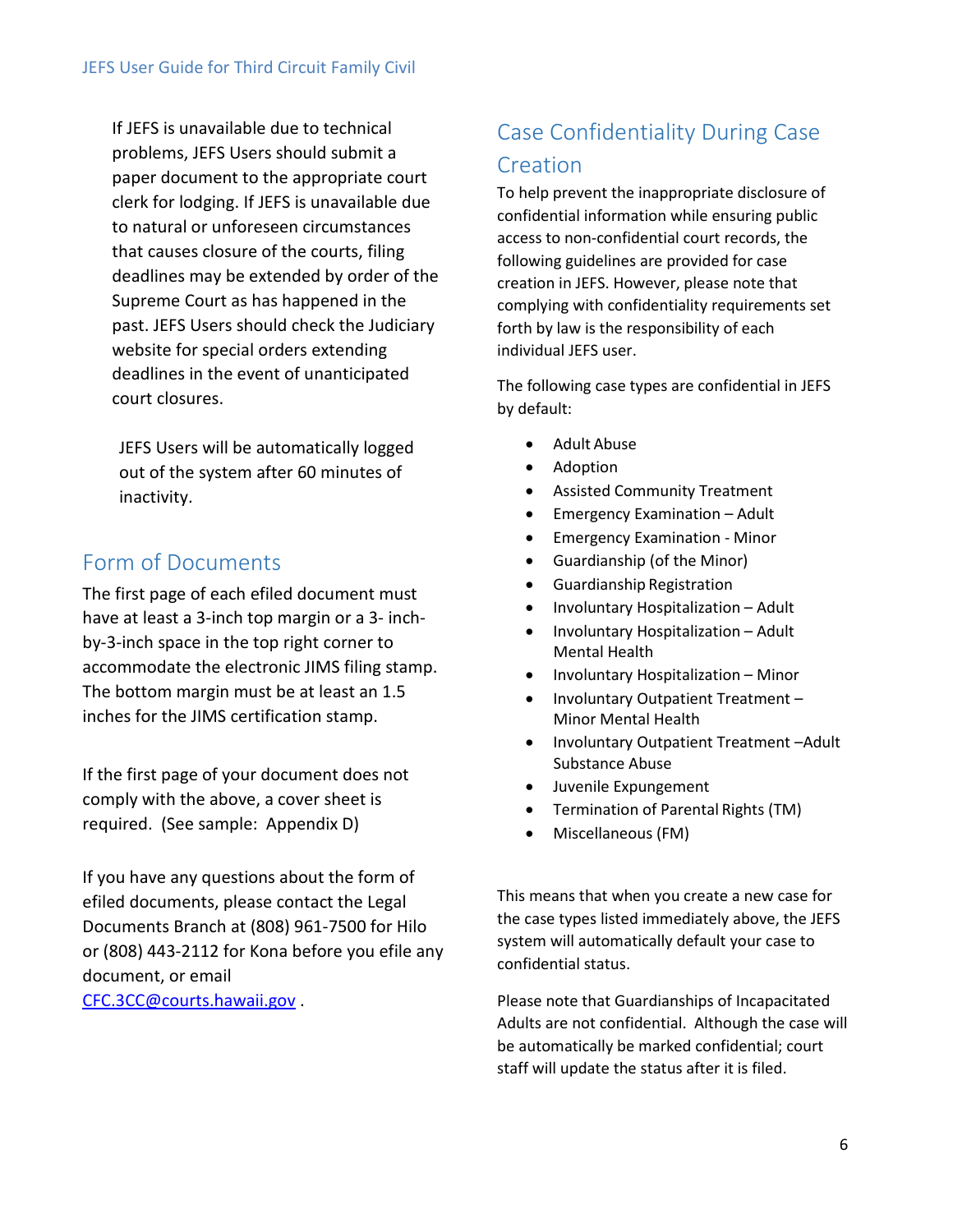### HCRR Rule 9

Prior to electronically filing any document, the document e-filer (e.g. attorney, court clerk, etc.) should review all documents for personal private information (PPI). If PPI appears in the document, then the document should be adjusted to comply with Rule 9.

Filing parties who need to eFile a document with personal information in compliance with Rule 9 would need to:

- a. [Complete Rule 9 Form 1](http://www.courts.state.hi.us/self-help/courts/forms/oahu/record_rules_forms) (SCP349): Fly Sheet for Document(s) Containing Confidential Information. This document shall be eFiled in JEFS as a lead document without being sealed/in camera. The proper JEFS/JIMS document type code to use when efiling this document is "9INF".
- b. [Complete Rule 9 Form 2](http://www.courts.state.hi.us/self-help/courts/forms/oahu/record_rules_forms) (SCP350) Confidential Information Form. This document shall be eFiled in JEFS as a sealed, supporting document. The proper JEFS/JIMS document type code to use when efiling this confidential document is "9INFC". The "sealed" check box in JEFS also must be selected.
- c. The filing party shall redact all the personal information as defined in [HCRR Rule 2.19](http://www.courts.state.hi.us/docs/court_rules/rules/hcrr.htm#2.1) from the document. This redacted document shall be eFiled in JEFS and made available to the public.
- d. The filing party shall provide to the court an unredacted version of the content document upon request.

# HFCR Rule 7.2

The recently approved HFCR 7.2 categorically seals the following types of documents upon filing, even if the case type involved is open to the public:

- Divorce Action Information/Matrimonial Action Information (MAI)/Civil Union Divorce Action Information (CUDA)
- Notice/Order to Withhold Income (ONW)
- Petition for Paternity (PFP)
- Hawai'i Paternity Action Information
- Confidential Information Sheet/Form A (HPAI)
- Attachment for Information on Additional Children (ATTCH)
- Birth certificate (BC)
- Marriage certificate (DOC)
- Death certificate (CD)
- DNA testing results (MEDRE)
- Court ordered professional evaluation (MEDRE)
- Custody Investigation and/or Evaluation Reports (CER)
- Guardian Ad Litem reports (GALR)
- Kokua Kanawai reports (RKK)

## Sealed vs. In-Camera Documents

When e-filing a document, an attorney has the option to file a document as "Sealed" or "In Camera"

If the attorney selects "Seal" then the document will only be available to all the parties on the case.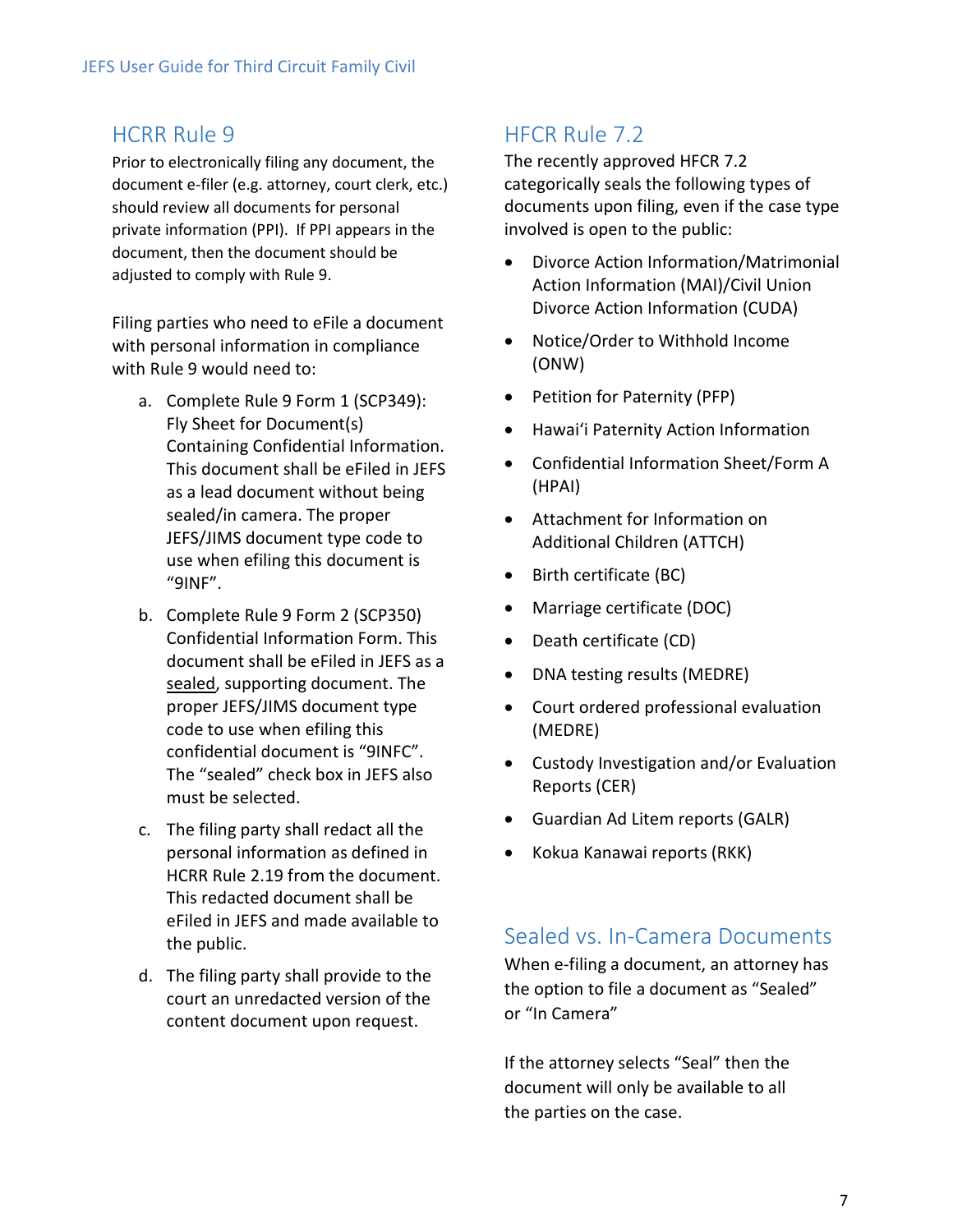If the attorney selects "In Camera" then only the Judge and their designated employees will be able to view the document. The Court can order that only certain parties are able to view the document in JEFS.

Both sealed and in-camera documents are not available for viewing or purchase by the public through eCourt Kokua.

## Filing Fees

Attorneys may pay filing fees by credit card at the time of efiling by using the Hawaiʻi Information Consortium (HIC) secure online credit card system. There is no additional fee for online payment by the Judiciary, however, there is a 2.6% processing fee assessed by HIC.

Attorneys may also opt to "Pay Later" at the Hilo or Kona courthouses or by mail. Payment must be made in cash (in person only), check, cashier's check or money order within 10 days of efiling. Checks should be made payable to "Clerk of the Court."

Under/over payments will be reviewed by court staff in the Legal Documents Branch. If you have any questions about your fee assessment or under/over payments, please contact the Legal Documents Branch directly.

## Non-payment of Filing Fees

If a court filing fee is not paid within 10 days of efiling, your case may be dismissed, or, your document stricken.

# PDF – Formatting, Bookmarks and the 10 MB limit

JEFS accepts document files in PDF format only. PDF documents may be created in several ways:

- In some versions of Microsoft Word, you may "save as" and select "PDF." In other versions of Word, you may select "Adobe PDF" on the toolbar and then select "Convert to PDF."
- In recent versions of WordPerfect, you may select "publish to PDF" from the File menu.
- Most copy machines now include software that allows you to scan the document to create a PDF document. Please refer to the manufacturer instructions.

JEFS will not accept PDF documents greater than 10MB. A message will pop up if the document exceeds the page limit and JEFS will not accept your document for filing.

Content and formatting of the document may impact the overall file size in PDF format. For example,

- Documents signed with a "/s/" will be smaller in size than with an original or inked signature.
- Documents comprised of text only will be much smaller in file size than a document that contains graphics or color images.
- Resolution of scanned documents should be set no less than 200 dpi(dots per inch) and no greater than 300 dpi. Lower resolution scans will not print with sufficient quality and higher resolution scans will considerably increase file size.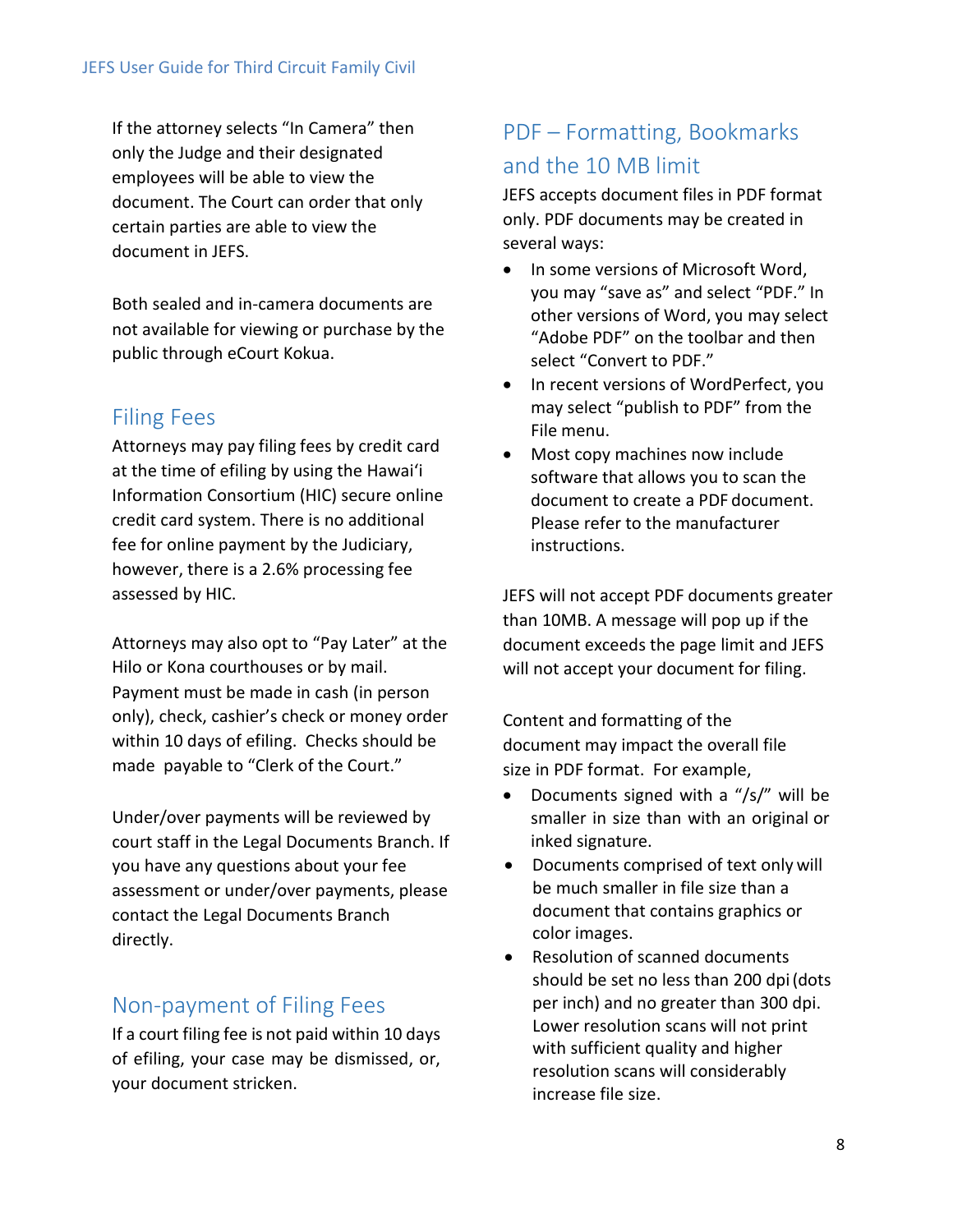Before efiling, JEFS Users should view the file size and divide the document into separate PDF documents as needed. If the JEFS User has Adobe Acrobat Professional, PDF files can also be "optimized" to reduce file size.

Documents should be scanned using optical character recognition (OCR) when possible. In addition to a numbered index, documents efiled with multiple sections should have assigned PDF bookmarks.

## Documents Filed in Error

An attorney who efiles a document in the wrong case, efiles an incorrect version of a document, adds the wrong party to the case, or files a document in error, should immediately call the Legal Documents Branch for a new case, or the appropriate Family Court division for an already existing case**.** Be prepared to provide the Case ID, the docket number, the description of the erroneous efiling, and the efiling date and time.

In some instances, the clerk is not allowed to change the entry without a court order. In such cases, the filing party will need to efile a motion to correct the record. The clerk's corrective action, if allowed, will generate a Notice of Correction (NOC) that will be emailed to JEFS Users and sent by U.S. mail for non-JEFS Users.

# Importance of Docket Category and Description When Efiling Documents

When efiling a document, it is of critical importance that the filing party take great care to input the proper docket category and Description that corresponds to the document being filed. Therefore, each efiler must take the time to study and familiarize themselves with the many document description types that are available (See Appendix A). Using a generic document description type (e.g., Motion for…) instead of a specific document description type that was created for the specific document being filed (e.g., Motion to Extend Protective Order) could result in the document being suspended in limbo without being directed to the correct presiding judge.

## Notice of Electronic Filing (NEF)

After a document is efiled, JIMS automatically sends a Notice of Electronic Filing (NEF) by email to parties on the case who are registered JEFS Users. The NEF will include the Case ID, Case Title, filing date and time, filing parties, document name, and a listing of the parties electronically served and not electronically served. The NEF is sent as follows:

- When attorneys and firm staff initiate a new case in JEFS, the initiator will
- receive the NEF. Case initiators must remember to add themselves as a party
- to the case to continue to receive all future NEF's after case initiation.
- When a JEFS User efiles a document in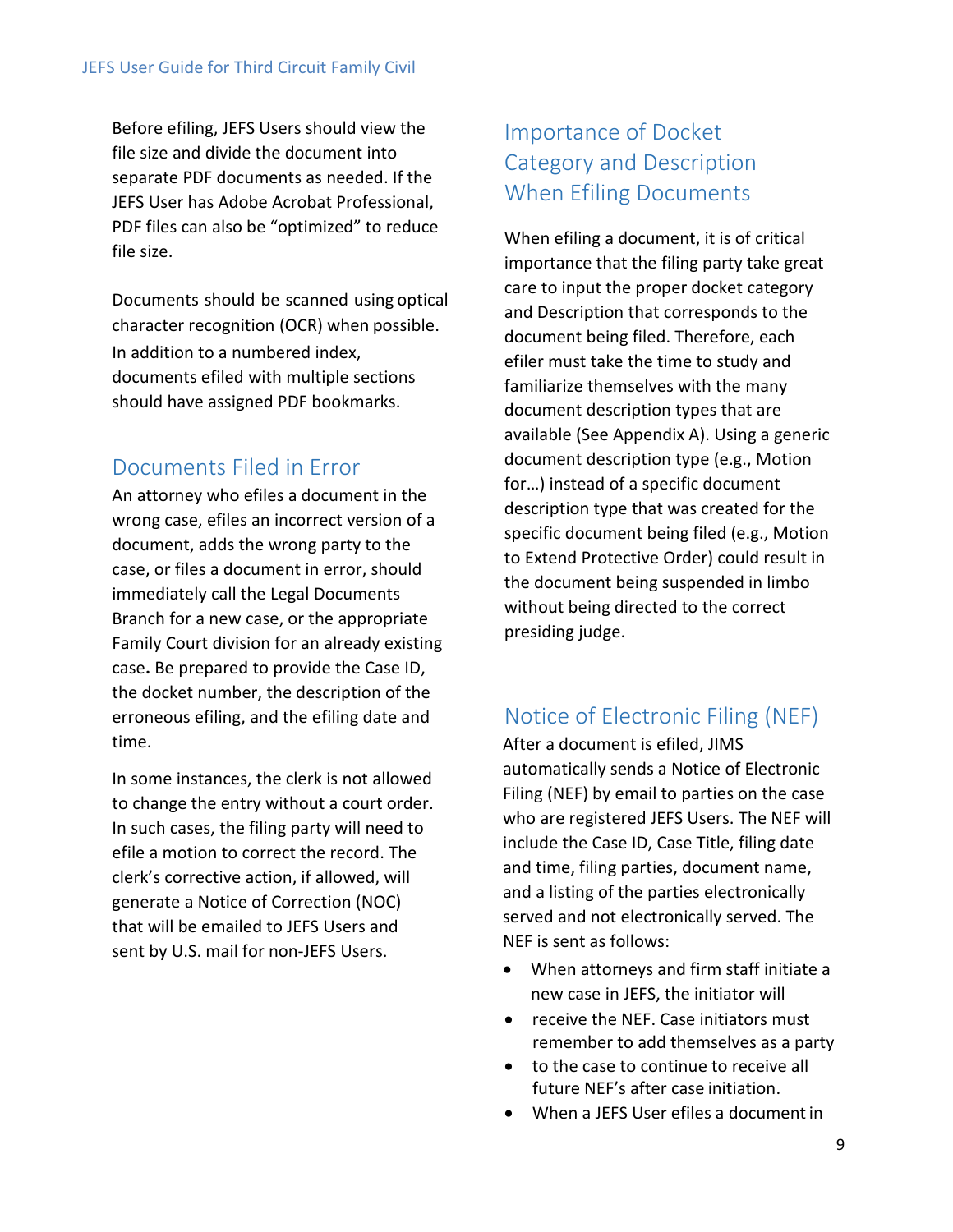an existing case.

- When court staff efiles a document and/or makes a docket entry in a case.
- A Notice of Court Date (NOCD) will be sent when a court event is scheduled by court staff.

Please note that a separate NEF will not be sent when a party is added to the case.

# Document Service by Process Server

Process Servers hired by JEFS users must return service documents to the JEFS user for e-fiiling. Process Servers employed by JEFS users should not drop off their service documents to the Legal Documents Branch.

## **Signatures**

JEFS Users shall sign documents by typing his or her name in the space usually reserved for a handwritten signature preceded by "/s/" (e.g., "/s/ Jane Lawyer").

# Obtaining Hearing Dates

In many Family Court Civil case types, once a case is initiated, an initial hearing will be set as a result of the regular case flow. This occurs in the following case types: adoption; adult abuse; assisted community treatment, child support, gun violence, involuntary hospitalization, name change, paternity, termination of parental rights, and TROs.

If a hearing is not automatically scheduled at the time of initiation of the case, hearing dates may be obtained by:

HILO: Calling the Family Court at (808) 961- 7500 or by emailing their request to

[hilofc01.3cc@courts.hawaii.gov](mailto:hilofc01.3cc@courts.hawaii.gov) for hearings before Judge Darien Nagata; or [hilofc02.3cc@courts.hawaii.gov](mailto:hilofc02.3cc@courts.hawaii.gov) for hearing dates before Judge Jeffrey Ng.

KONA: Calling the Kona Family court at (808) 443-2112 or by emailing their request to [KonaFC.3CC@courts.hawaii.gov.](mailto:KonaFC.3CC@courts.hawaii.gov)

In the alternative, JEFS users may e-file their motion; then separately file a Proposed Notice of Hearing. After the hearing date is scheduled, the court will efile the Notice of Hearing.

## Ex Parte Motions

Attorneys should efile Ex Parte Motions together with the proposed order as one document entitled "Ex Parte Motion for  $\overline{\phantom{a}}$ .

The procedure is as follows:

- 1) Filing party shall efile the Ex Parte motion together with the proposed order as one document. The document shall be titled "Ex Parte Motion for [fillin]".
- 2) The ex parte motion will be reviewed by the assigned judge and a separate order will be efiled by court staff granting or denying the ex parte motion. The Proposed Order for the judge's signature, shall include the attorney caption.
- 3) Denied orders will be notated "Denied" and efiled by the division/court staff.
- 4) Orders granting will be efiled by the division/court staff.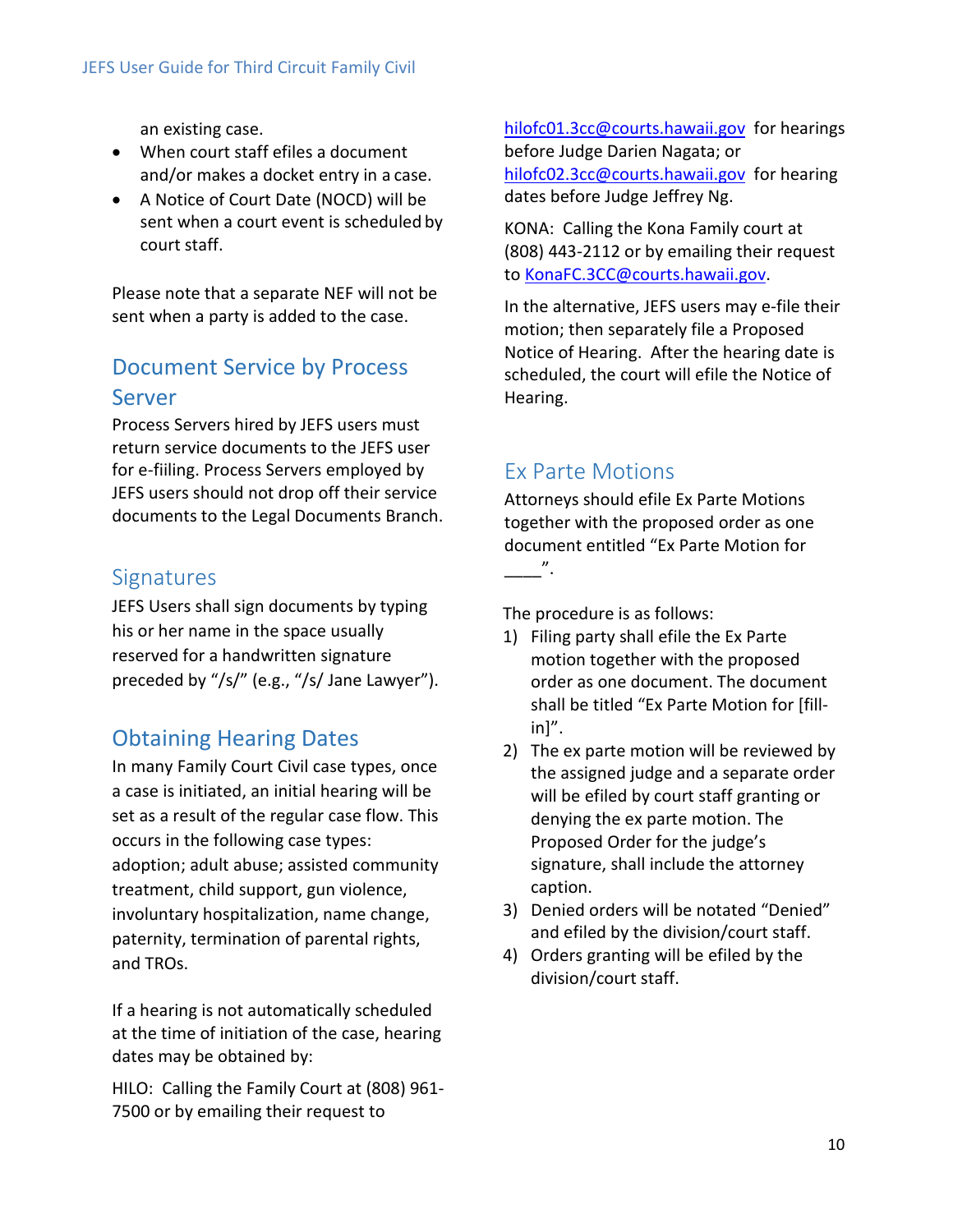# Certified Copies of Court **Documents**

Certified copies of court documents filed in JEFS can be purchased from eCourt Kokua, the website through which the public may access court information online. An electronic certification will appear in red on the bottom on the first page of the document.

Alternatively, certified copies of court documents may be purchased at the courthouse. Conventionally certified copies will contain the traditional embossed seal.

If you have purchased a certified copy through eCourt Kokua and require the traditional raised embossed seal for your document, you may bring your document to the Legal Documents Branch and it will be embossed at no charge.

## Proposed Orders, Decrees and Judgments

Proposed orders, decrees and judgments should be filed with a cover sheet as the first page (e.g., Proposed Order Denying Motion to Dismiss) as required by HEFSR 9.1.

Please do not file proposed orders, etc. unless you have first attempted to secure or have secured approval as to form from all other parties as required by RCCH 23(a).

If a proposed order, decree, or judgment is not approved as to form within the time specified in RCCH 23(b) or is disputed, then you may file a Notice of Submission with the proposed order, etc. as set forth in RCCH 23(b). Objections to the form of a proposed order should be filed within the time specified in RCCH 23(b) along with the objecting party's counter-proposed order, decree, or judgment.

For disputed orders, the party shall efile a Notice of Submission with the proposed order attached. The attorneys shall use the appropriate docket codes to efile proposed documents in JEFS using the "Document" category & appropriate "Document Description"

The court will review and sign proposed orders, decrees and judgments which will be filed by court staff. Prevailing parties are required to conventionally serve the self- represented parties and non-JEFS Users, along with the Notice of Entry.

## Subpoenas and Summons

Upon request, registered attorney JEFS Users may obtain signed and sealed electronic PDF subpoena and summons forms from the Legal Documents Branch at Hilo or Kona or from the family divisions. The PDF subpoena and summons forms will not be accessible on the Judiciary's internet website.

Per HRCP 45(a), Legal Documents Branch staff can also provide a hard copy, blank, signed, and sealed subpoena forms to attorneys and selfrepresented parties who appear in person at the courthouse and request them from Legal Documents.

Self-represented parties must fill out subpoena and summons forms and present them to the Legal Documents Branch at the filing counter for a file stamp and seal.

Once a subpoena and summons is served, the return of service is either: (1) scanned and efiled by the JEFS User or (2) conventionally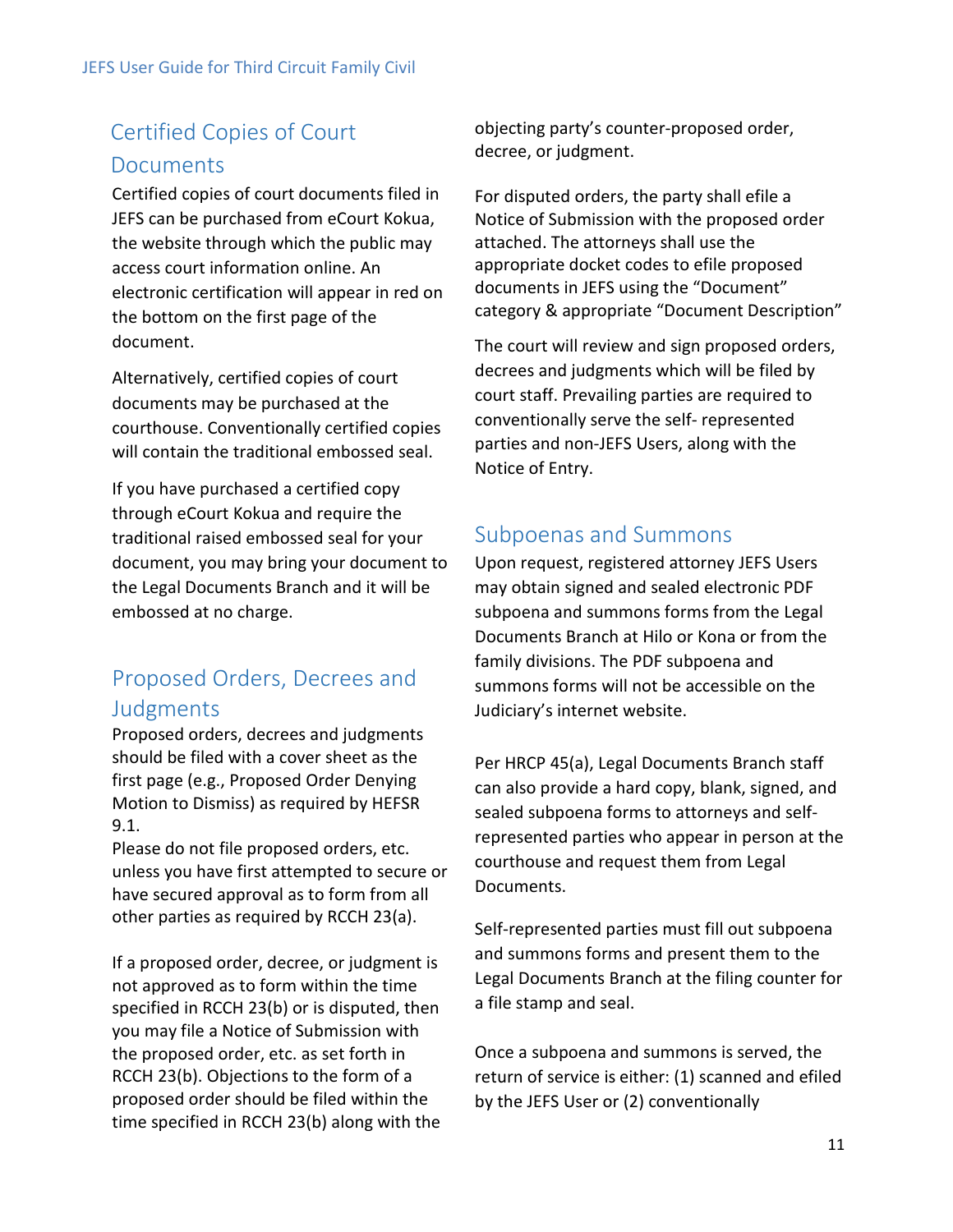filed by the self-represented party at the Legal Documents Branch where it will be scanned and efiled into JIMS by the clerk.

Parties will be required to file the first page of the subpoena/summons form atissuance and the second page after service.

## Kids First Online Program

There are no In-Person classes. Third Circuit is sponsoring a mandatory online KIDS FIRST program. Upon completion of the classes, you must submit a *Verification of Online Program Completion* form. You may log on at:

[https://kidsfirsthawaii.com/contact/neighbo](https://kidsfirsthawaii.com/contact/neighbor-islands/hawaii-island) [r-islands/hawaii-island](https://kidsfirsthawaii.com/contact/neighbor-islands/hawaii-island) or visit the computer kiosks in Hilo or Kona Judiciary Law Library.

## Court Forms

[.](https://www.courts.state.hi.us/self-help/courts/forms/oahu/family_court_forms)

Third Circuit forms are available on the Judiciary internet website and are in the process of being modified for JEFS/JIMS use and can be accessed on the court forms webpage at

[https://www.courts.state.hi.us/self](https://www.courts.state.hi.us/self-help/courts/forms/oahu/family_court_forms)[help/courts/forms/hawaii/family\\_court\\_forms](https://www.courts.state.hi.us/self-help/courts/forms/oahu/family_court_forms)

In the event that the form has not been updated prior to the launch of JIMS Family Civil on April 25, a "Cover Sheet" will be available for use by JEFS users. (See Appendix D attached.)

## Enhancements

The Judiciary welcomes suggestions on how JEFS can be improved. Between April 25 and May 31, 2022 attorneys can call the Statewide JIMS Family Civil help desk at (808) 534-6644 or email their suggestions to helpdesk.requests@courts.hawaii.gov Suggestions after May 31, 2022 may be made to the Legal Documents Branch at (808) 961-7500 for Hilo and (808) 443-2112 for Kona.

# Contact Information/Support

General questions regarding JIMS Civil can be directed to the Circuit Court Legal Documents Branch (808) 961-7500 or (808) 961-7400 for Hilo and (808) 443- 2112 for Kona.

For support between April 25 and May 20 2022, attorneys can call the Third Circuit JIMS Family Civil help desk at (808) 961- 3062 for Hilo and (808) 443-2123 for Kona.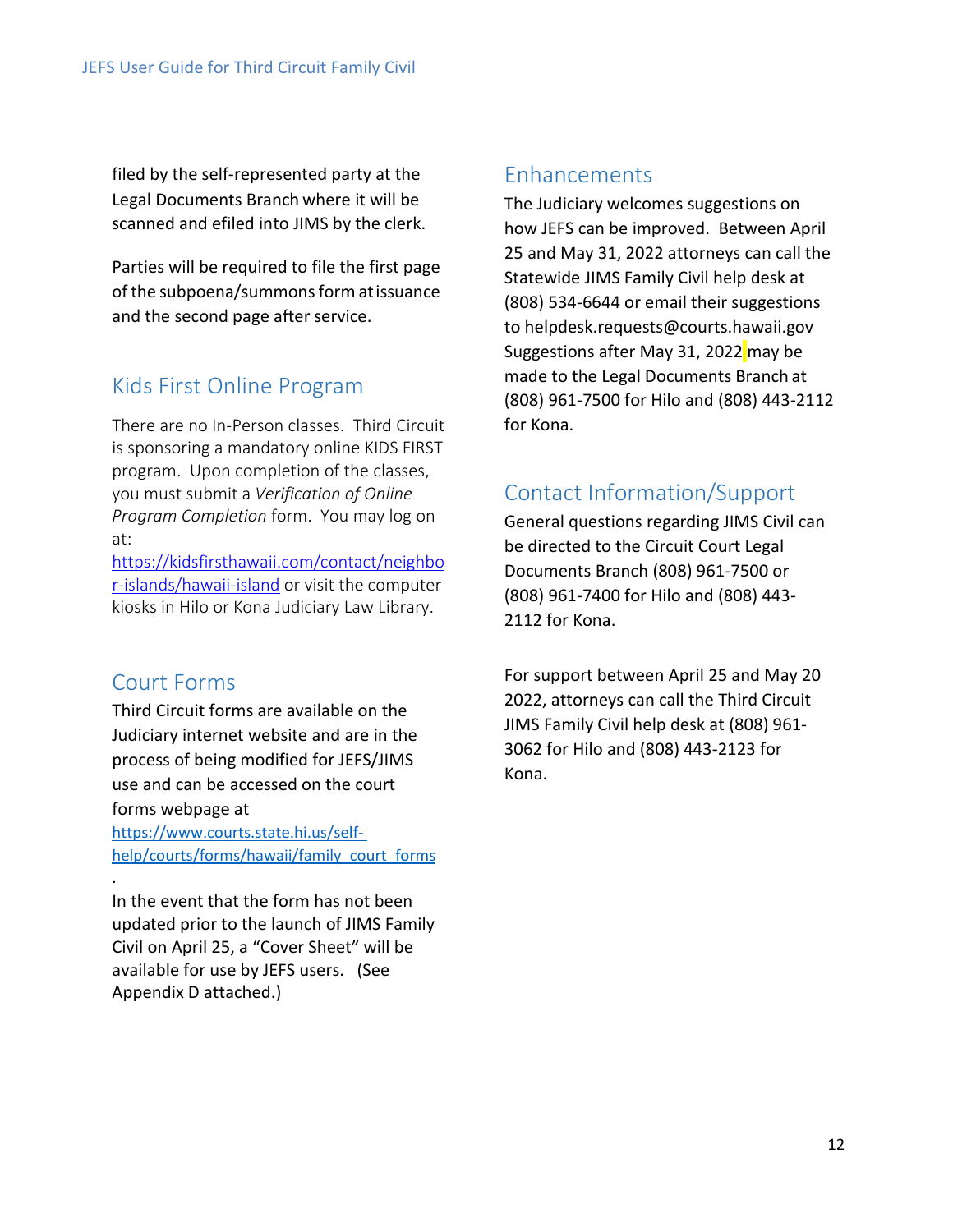## Family Court - (Hawai`i - Third Circuit)

|                                          | <b>Phone number</b>                   |
|------------------------------------------|---------------------------------------|
| Hilo                                     | <b>Family Court</b><br>(808) 961-7500 |
| <b>Adoption Records</b>                  | (808) 961-7670                        |
| Documents and Forms                      | (808) 961-7500                        |
| Domestic Abuse, TROs                     | (808) 969-7798                        |
| Juvenile Intake and Probation            | (808) 961-7670                        |
| Court-Appointed Special Advocates (CASA) | (808) 961-7672                        |
| Kona                                     | <b>Family Court</b><br>(808) 443-2112 |
| <b>Adoption Records</b>                  | (808) 961-7670                        |
| Documents and Forms                      | (808) 443-2112                        |
| Domestic Abuse, TROs                     | (808) 443-2112                        |
| Juvenile Intake and Probation            | (808) 443-2190                        |
| Court-Appointed Special Advocates (CASA) | (808) 443-2105                        |
| Waimea                                   |                                       |
| <b>Adoption Records</b>                  | (808) 961-7670                        |
| Documents and Forms                      | (808) 443-2112                        |
| Domestic Abuse, TROs                     | (808) 443-2112                        |
| Juvenile Intake and Probation            | (808) 443-2000                        |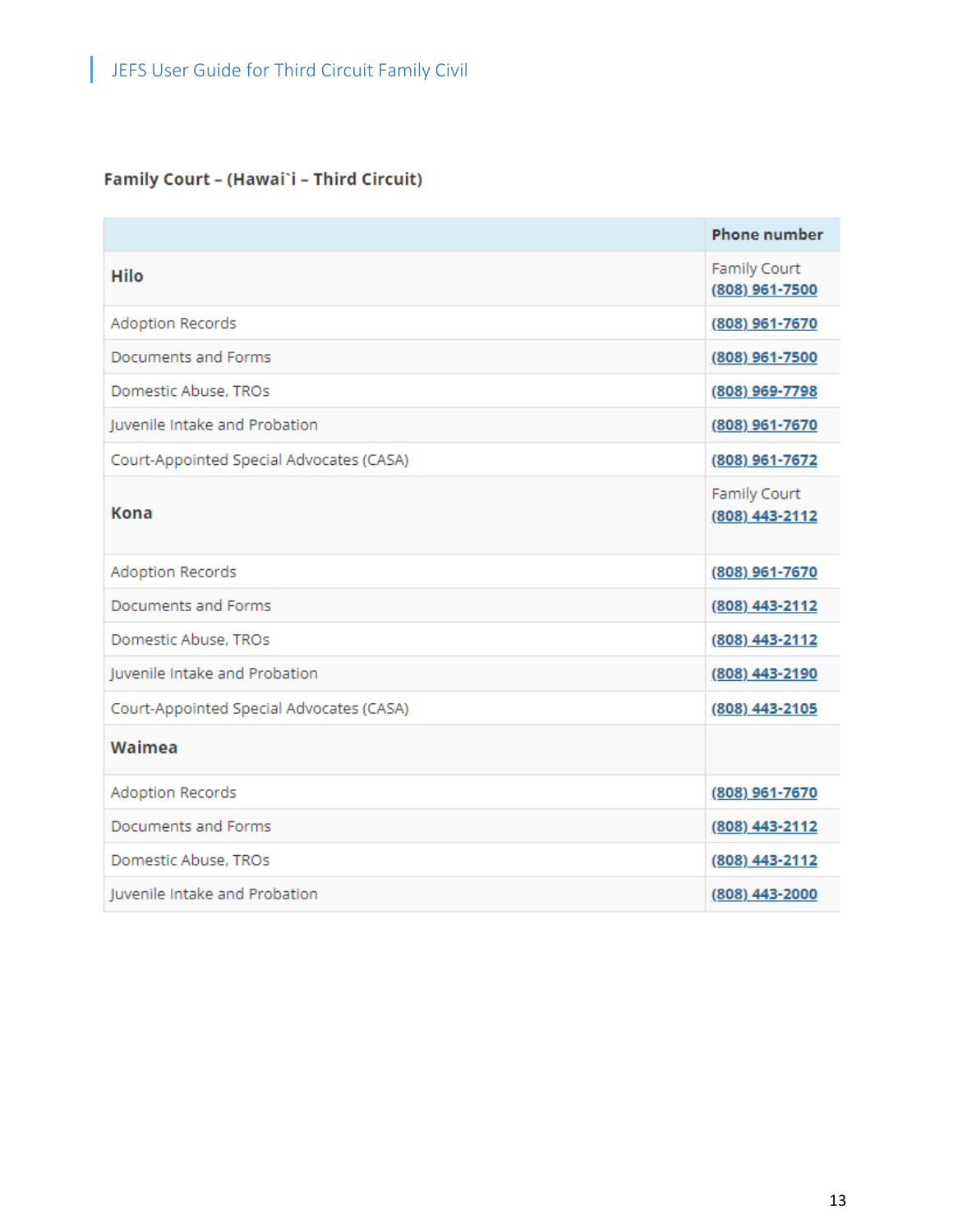# APPENDIX A: Prescribed Document Category/Types for Family Civil Cases in the Third Circuit

This is a list of the document categories/types prescribed for attorneys to use in Third Circuit Family Civil Cases:

| <b>JEFS Category</b><br><b>Description</b> | Docket Description (30 chars)        |
|--------------------------------------------|--------------------------------------|
| Application                                | Appl Re Confid Fam Crt Recds         |
| Application                                | Application                          |
| Application                                | Application-Minor                    |
| Application                                | Ex Parte App-Depo Writ Interog       |
| Application                                | <b>Filing Fee Waiver Request</b>     |
| <b>Brief</b>                               | <b>Answering Brief</b>               |
| <b>Brief</b>                               | <b>Opening Brief</b>                 |
| <b>Brief</b>                               | <b>Reply Brief</b>                   |
| <b>Brief</b>                               | <b>Supplemental Opening Brief</b>    |
| Complaint                                  | Civil Union Divorce Info             |
| Complaint                                  | Complaint                            |
| Complaint                                  | <b>Complaint Amended</b>             |
| Complaint                                  | <b>Complaint And Summons</b>         |
| Complaint                                  | Cross Claim                          |
| Complaint                                  | <b>Exempl Foreign Judgment</b>       |
| Complaint                                  | <b>Matrimonial Action Info</b>       |
| Complaint                                  | Not Of Appeal To Family Court        |
| Complaint                                  | <b>Notice Kids First</b>             |
| Complaint                                  | Reg Of Foreign Child Cust Ord        |
| Complaint                                  | <b>Registration Of Support Order</b> |
| Complaint                                  | <b>Uniform Support Petition</b>      |
| <b>Confidential Documents</b>              | Confidential Letter - Hccr9          |
| <b>Confidential Documents</b>              | Info Confidential Doc - Hccr9        |
| <b>Confidential Documents</b>              | Info Confidential Ntc - Hccr9        |
| Counsel                                    | Affid/Dec Re: Atty Fees, Cost        |
| Counsel                                    | Mtn For Withdrawal Of Appeal         |
| Counsel                                    | Mtn/Req For Atty'S Fees/Costs        |
| Counsel                                    | Withdrawal & Substi Of Counsel       |
| Document                                   | Certificate Of Live Birth            |
| Document                                   | Deposition                           |
| Document                                   | Document                             |
| Document                                   | <b>Exhibit List</b>                  |
| Document                                   | List Of Exhibits                     |
| Document                                   | List Of Witnesses                    |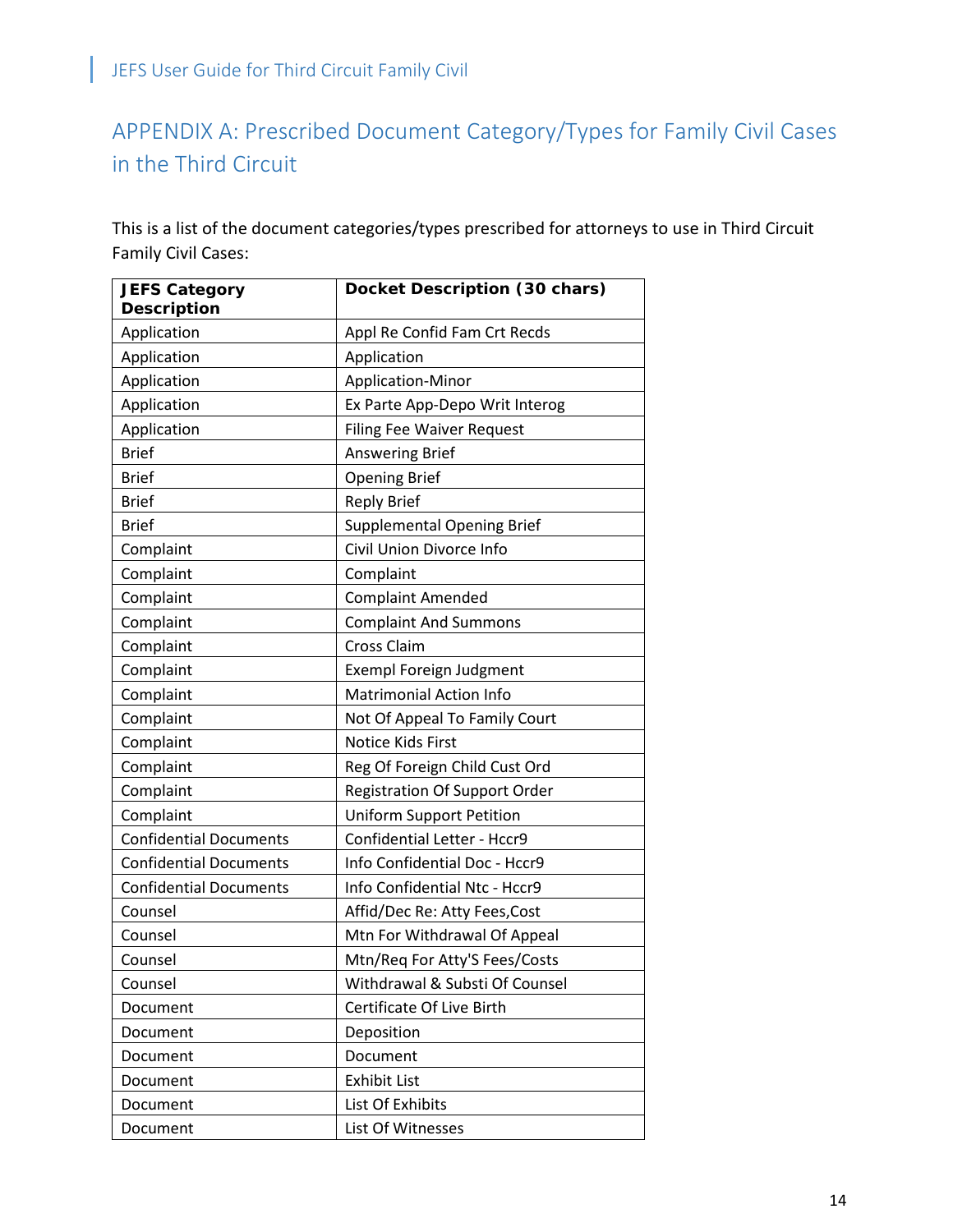| <b>JEFS Category</b><br><b>Description</b> | Docket Description (30 chars)        |
|--------------------------------------------|--------------------------------------|
| Document                                   | Prop Find Facts, Cncl Of Law         |
| Document                                   | Proposed                             |
| Document                                   | <b>Proposed Document</b>             |
| Document                                   | Req For Audio-Video Recording        |
| Document                                   | Req Wdwl Of Exhs & Receipt           |
| Document                                   | <b>Request For Transcript</b>        |
| Document                                   | Response To Order To Show Cau        |
| Document                                   | <b>Witness List</b>                  |
| <b>Event Status</b>                        | Entry Of Default                     |
| Judgment                                   | Judgment & Not Entry Of Judg         |
| Judgment                                   | Proposed Judgment                    |
| Judgment                                   | <b>Stipulated Judgment</b>           |
| Media                                      | <b>Application For Extd Coverage</b> |
| Memorandum                                 | Memorandum                           |
| Memorandum                                 | Memorandum In Opposition             |
| Memorandum                                 | Memorandum In Support Of             |
| Memorandum                                 | Memorandum Of Pretrial               |
| Miscellaneous                              | <b>Appearance Of Counsel</b>         |
| Miscellaneous                              | <b>Change Of Address</b>             |
| Miscellaneous                              | Letter                               |
| Miscellaneous                              | <b>Property Division Chart</b>       |
| Miscellaneous                              | <b>Transcript Of Proceedings</b>     |
| Motion                                     | Ex Parte - Svc By Publication        |
| Motion                                     | <b>Ex Parte Motion</b>               |
| Motion                                     | Ex Parte-Issue Garnishee Sumns       |
| Motion                                     | Ex Parte-Serv By Cert Mail           |
| Motion                                     | Expm Mot/Dec Svc W/O State;Ord       |
| Motion                                     | Expm-Advance/Expedite                |
| Motion                                     | Expm-Waive Fees & Surcharges         |
| Motion                                     | Mot & Dec To Mod Child Support       |
| Motion                                     | Mot Mod Ord Appt Guard Or Term       |
| Motion                                     | Mot Ret Firear Ammu Perm & Lic       |
| Motion                                     | Motion Extend Protective Order       |
| Motion                                     | <b>Motion For</b>                    |
| Motion                                     | Motion For Reconsideration           |
| Motion                                     | Motion For Serv By Mail; Order       |
| Motion                                     | Motion In Limine                     |
| Motion                                     | Motion Post-Decree or Judgment       |
| Motion                                     | Motion Pre-Decree or Judgment        |
| Motion                                     | Motion To Appear Pro Hac Vice        |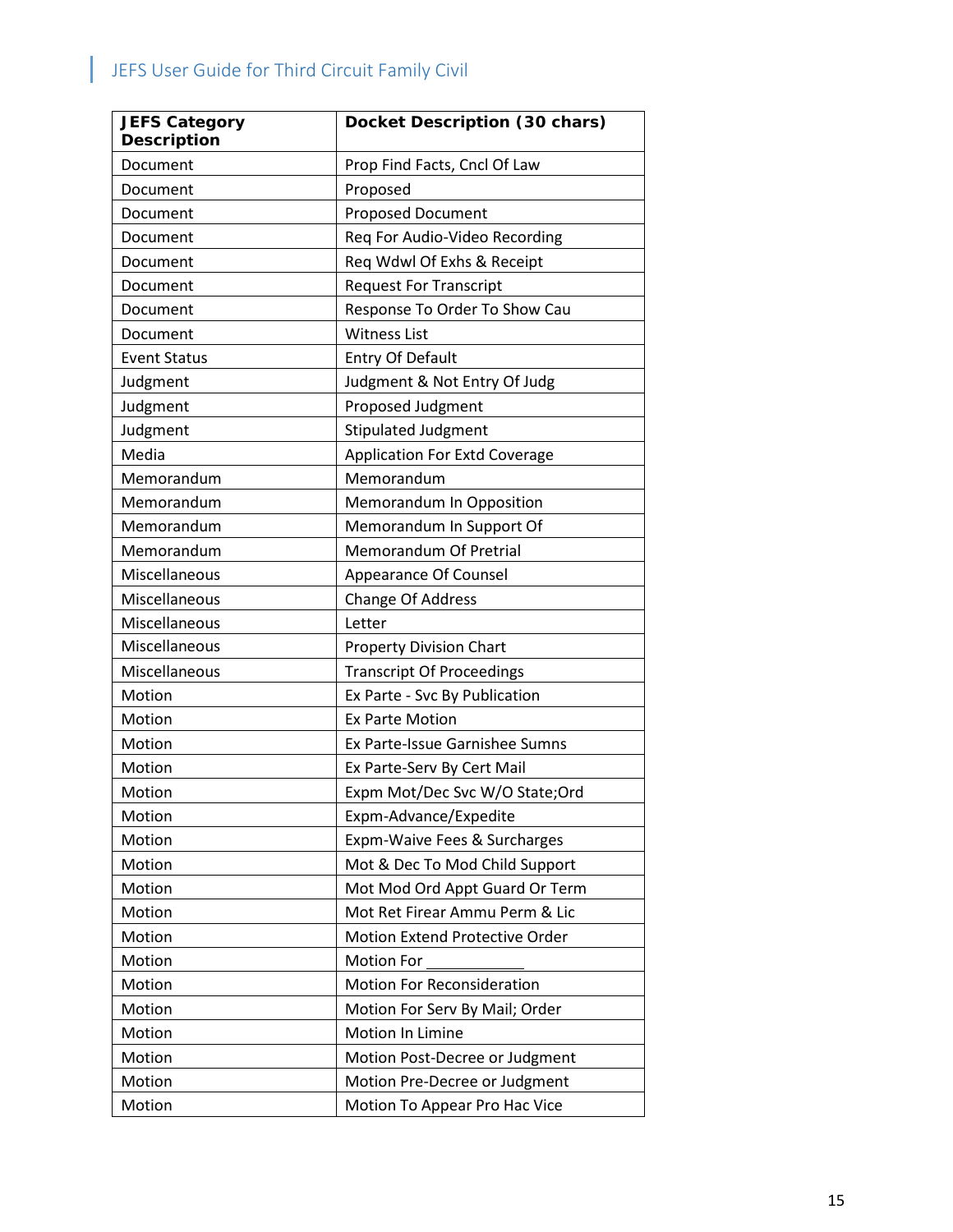L

| <b>JEFS Category</b><br><b>Description</b> | Docket Description (30 chars)    |
|--------------------------------------------|----------------------------------|
| Motion                                     | Motion To Compel Discovery       |
| Motion                                     | Motion To Continue - Deft/Resp   |
| Motion                                     | Motion To Continue - Pltf/Petr   |
| Motion                                     | <b>Motion To Dismiss</b>         |
| Motion                                     | <b>Motion To Dissolve</b>        |
| Motion                                     | <b>Motion To Reinstate</b>       |
| Motion                                     | <b>Motion To Set Aside</b>       |
| Motion                                     | Mtn For Withdrawal/Sub Of Cnsl   |
| Motion                                     | <b>Non-Hearing Motion</b>        |
| Motion                                     | Repetition For Invol Hosp        |
| <b>Motions</b>                             | <b>Motion To Set</b>             |
| Notice                                     | Amended Notice Of Appeal         |
| <b>Notice</b>                              | Amended Notice Of Cross-Appeal   |
| <b>Notice</b>                              | <b>Amended Notice Of Hearing</b> |
| Notice                                     | Not Appt Guard & Right Req Mod   |
| Notice                                     | Not W/Drawal Of Mtn Filed On     |
| Notice                                     | Notice Of Appeal                 |
| Notice                                     | Notice Of Appeal-Agency          |
| <b>Notice</b>                              | <b>Notice Of Dismissal</b>       |
| Notice                                     | Notice Of Entry Of Judgment      |
| <b>Notice</b>                              | Notice Of Extension              |
| <b>Notice</b>                              | Notice Of Filing Report          |
| <b>Notice</b>                              | Notice Of Hearing                |
| <b>Notice</b>                              | Notice Of Limited Appearance     |
| Notice                                     | Notice Of Removal                |
| <b>Notice</b>                              | Notice Of Setting                |
| Notice                                     | Notice Of Taking Deposition      |
| Notice                                     | Notice-Appearance / Counsel      |
| Notice                                     | Notice-Bankruptcy                |
| Notice                                     | Notice-Dismissal W/O Prejudice   |
| Notice                                     | Notice-Dismissal W/Prejudice     |
| <b>Notice</b>                              | Notice-Entry Judgment/Order      |
| Notice                                     | Notice-Pendency Of Action        |
| <b>Notice</b>                              | Notice-Resetting                 |
| Notice                                     | Notice-Submission                |
| Notice                                     | <b>Waiver-Notice</b>             |
| Order                                      | Adm Ord Terminat Child Support   |
| Order                                      | Prop W/Drawal & Subst Of Couns   |
| Order                                      | Proposed Order                   |
| <b>Other Documents</b>                     | Agreemnt & Consnt Limitd Apper   |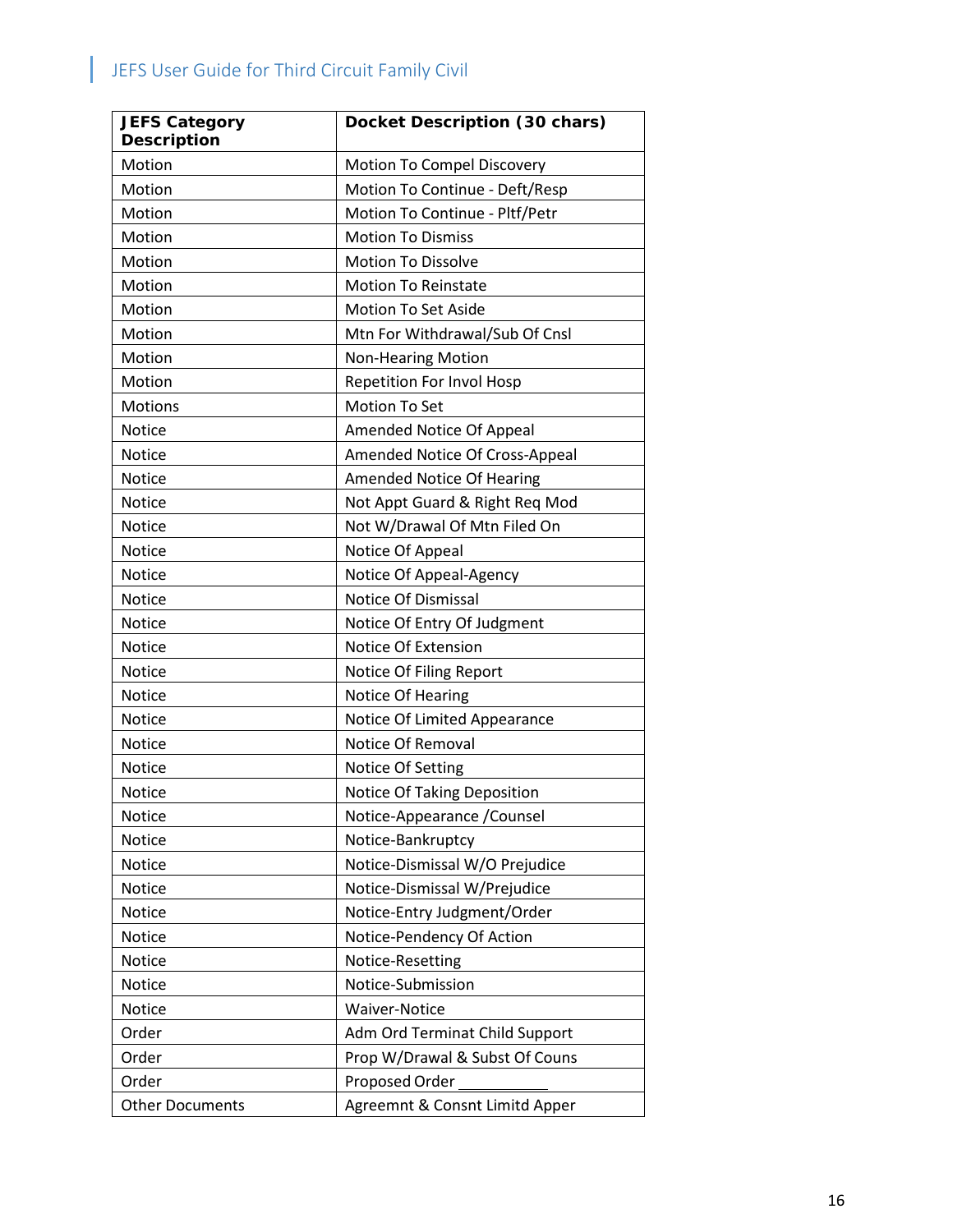| <b>JEFS Category</b><br><b>Description</b> | Docket Description (30 chars)      |
|--------------------------------------------|------------------------------------|
| <b>Other Documents</b>                     | Other                              |
| <b>Other Documents</b>                     | Proposed Divorce Decree            |
| <b>Other Documents</b>                     | Withdrawal Of Limitd Appear        |
| Petition                                   | <b>Amended Petition</b>            |
| Petition                                   | <b>Emergency Ex Parte Petition</b> |
| Petition                                   | <b>Ex Parte Petition</b>           |
| Petition                                   | <b>Ex Parte Petition For Tro</b>   |
| Petition                                   | Pet (Ex Pte) Est Foreign Adopt     |
| Petition                                   | Pet Cust Visit Sup Ord Aft Vep     |
| Petition                                   | Pet Disestablish Paternity         |
| Petition                                   | Pet For Adoption (Adult)           |
| Petition                                   | Pet Pat/Cust Visit & Supp Ord      |
| Petition                                   | Pet-Adopt (Child Protect Act)      |
| Petition                                   | <b>Petition For</b>                |
| Petition                                   | Petition-Minor                     |
| Report                                     | Init Rpt Guardian Incap Per        |
| <b>Reports and Findings</b>                | Annual Rpt Of Guardian             |
| <b>Reports and Findings</b>                | <b>Bankruptcy Status Rpt</b>       |
| <b>Reports and Findings</b>                | Catholic Char Hawaii Stat Rep      |
| <b>Reports and Findings</b>                | <b>Custody Evaluators Report</b>   |
| <b>Reports and Findings</b>                | Guardian Ad Litem Report           |
| <b>Reports and Findings</b>                | Report Of The Fact Finder          |
| <b>Reports and Findings</b>                | Report-Kokua Kanawai               |
| <b>Reports and Findings</b>                | Rept Fr Volunteer Settle Mstr      |
| Response                                   | Answer                             |
| Response                                   | Answer & Disclosure                |
| Response                                   | Answer To Complaint                |
| Response                                   | Appearance & Waiver                |
| Response                                   | Consent                            |
| Response                                   | Reply                              |
| Response                                   | Response                           |
| Response                                   | <b>Response To Petition</b>        |
| Service                                    | Acknowledgment Of Service          |
| Service                                    | <b>Affidavit Of Mailing</b>        |
| Service                                    | Affidavit Of Publication           |
| Service                                    | Appear & Ack Of Service            |
| Service                                    | Appear & Acknowledgment            |
| Service                                    | <b>Certificate Of Mailing</b>      |
| Service                                    | <b>Certificate Of Service</b>      |
| Service                                    | Dec Intent To Serve By Mail        |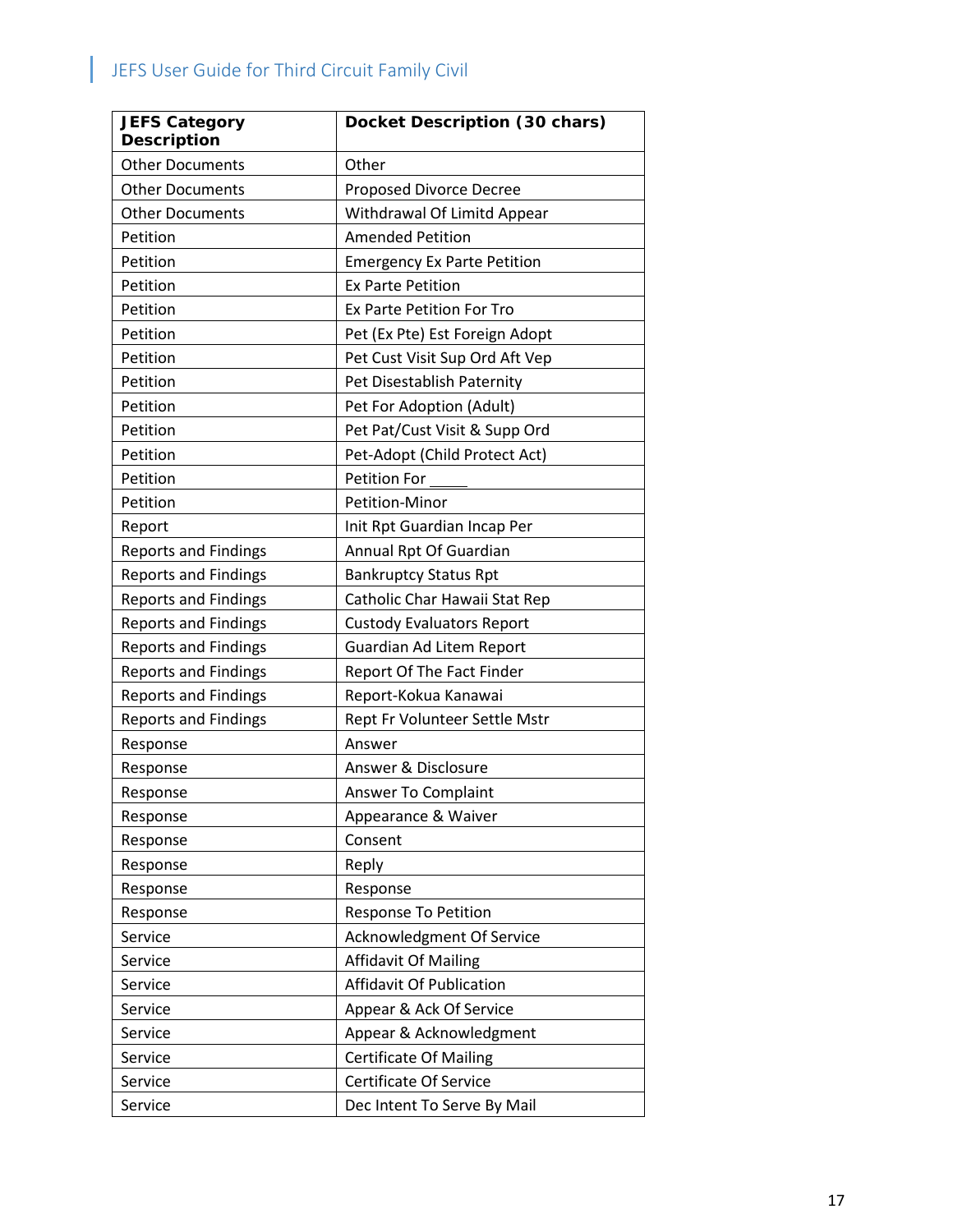L

| <b>JEFS Category</b><br><b>Description</b> | Docket Description (30 chars)      |
|--------------------------------------------|------------------------------------|
| Service                                    | <b>Declaration Re: Attempt Svc</b> |
| Service                                    | <b>Proof Of Mailing</b>            |
| Service                                    | Proof Of Service                   |
| Service                                    | Proof Of Svc - Fr Law Enforc       |
| Service                                    | <b>Return Of Service</b>           |
| Service                                    | Service-Return/Acknowledgement     |
| Service                                    | <b>Statement Of Mailing</b>        |
| Service                                    | <b>Statement Of Service</b>        |
| Statements                                 | <b>Position Statement</b>          |
| Statements                                 | <b>Statement Of</b>                |
| Statements                                 | Stmt No Position & Non-Appear      |
| Stipulations                               | Stip Child Supp Credit             |
| Stipulations                               | Stip Dis W/Oprej All Cla & Pty     |
| Stipulations                               | Stip Dism W/Prej All Cla & Pty     |
| Stipulations                               | <b>Stip To Continue Case</b>       |
| Stipulations                               | <b>Stipulation To</b>              |
| Stipulations                               | <b>Stipulation To Dismiss</b>      |
| Stipulations                               | Stipul-Continue He/Order           |
| Subpoena                                   | Subpoena                           |
| Subpoena                                   | Subpoena Duces Tecum               |
| <b>Supporting Documents</b>                | <b>Acceptance Of Appointment</b>   |
| <b>Supporting Documents</b>                | Adopt Hrg Flag Sheet               |
| <b>Supporting Documents</b>                | Adopt Hrg Flag Sheet (Icpc)        |
| <b>Supporting Documents</b>                | Adopt Hrg Flag Sheet (Icwa)        |
| <b>Supporting Documents</b>                | <b>Adoption Info Sheet</b>         |
| <b>Supporting Documents</b>                | Affid Re Waiver Med Info Form      |
| <b>Supporting Documents</b>                | Affidavit                          |
| <b>Supporting Documents</b>                | Affidavit Of Plaintiff             |
| <b>Supporting Documents</b>                | <b>Agreemnt Contemplation Div</b>  |
| <b>Supporting Documents</b>                | Agreemnt Incident To Div           |
| <b>Supporting Documents</b>                | Asset & Debt Stmnt Both            |
| <b>Supporting Documents</b>                | Asset & Debt Stmnt Deft            |
| <b>Supporting Documents</b>                | Asset & Debt Stmnt Pltf            |
| <b>Supporting Documents</b>                | Attachment                         |
| <b>Supporting Documents</b>                | <b>Birth Certificate</b>           |
| <b>Supporting Documents</b>                | Certificate Of Death               |
| <b>Supporting Documents</b>                | Certified Record On Appeal         |
| <b>Supporting Documents</b>                | Child Support Guide Wksht          |
| <b>Supporting Documents</b>                | <b>Child'S Medical Certificate</b> |
| <b>Supporting Documents</b>                | Consen Co-Guard & Waiv Of Not      |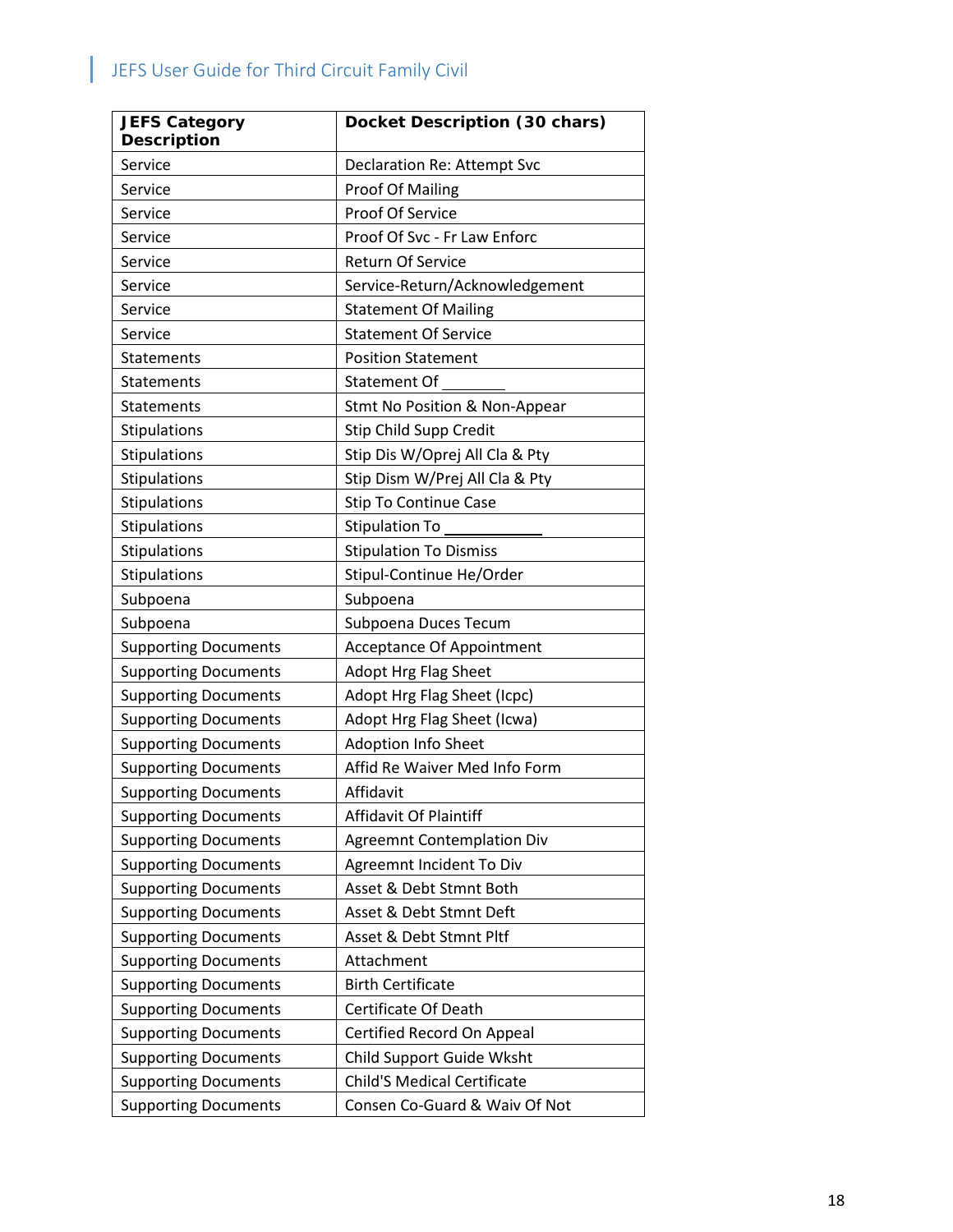| <b>JEFS Category</b><br><b>Description</b> | Docket Description (30 chars)      |
|--------------------------------------------|------------------------------------|
| <b>Supporting Documents</b>                | Consent Of Child                   |
| <b>Supporting Documents</b>                | Copy Of Cert Of Physician          |
| <b>Supporting Documents</b>                | Declaration                        |
| <b>Supporting Documents</b>                | Errata Re:                         |
| <b>Supporting Documents</b>                | <b>General Consent To Adoption</b> |
| <b>Supporting Documents</b>                | <b>Genetic Test Results</b>        |
| <b>Supporting Documents</b>                | Hawaii Paternity Action Infor      |
| <b>Supporting Documents</b>                | Income Expense Stmnt Deft          |
| <b>Supporting Documents</b>                | Income Expense Stmnt Pltf          |
| <b>Supporting Documents</b>                | Income Withholding For Support     |
| <b>Supporting Documents</b>                | Joinder                            |
| <b>Supporting Documents</b>                | Medical Records & Info             |
| <b>Supporting Documents</b>                | Not To Dhs Of Pendency Of Acti     |
| <b>Supporting Documents</b>                | Objections                         |
| <b>Supporting Documents</b>                | Ord For Cert And Trans Of Roa      |
| <b>Supporting Documents</b>                | Paternity Financ Inform Sheet      |
| <b>Supporting Documents</b>                | <b>Proposed Parenting Plan</b>     |
| <b>Supporting Documents</b>                | Specific Consent To Adoption       |
| <b>Supporting Documents</b>                | <b>Suggestion Of Death</b>         |
| <b>Supporting Documents</b>                | Summons                            |
| <b>Supporting Documents</b>                | Supp Aff Direct Pay Child Supp     |
| <b>Supporting Documents</b>                | Supp Cert Record On Appeal         |
| <b>Supporting Documents</b>                | Suppl Affidavit Direct Payment     |
| <b>Supporting Documents</b>                | <b>Supporting Affidavit</b>        |
| <b>Supporting Documents</b>                | Verification Of Death              |
| <b>Supporting Documents</b>                | Waiv Of Not & Consnt To Grdshp     |
| <b>Supporting Documents</b>                | Waiver Of Notice To DHS            |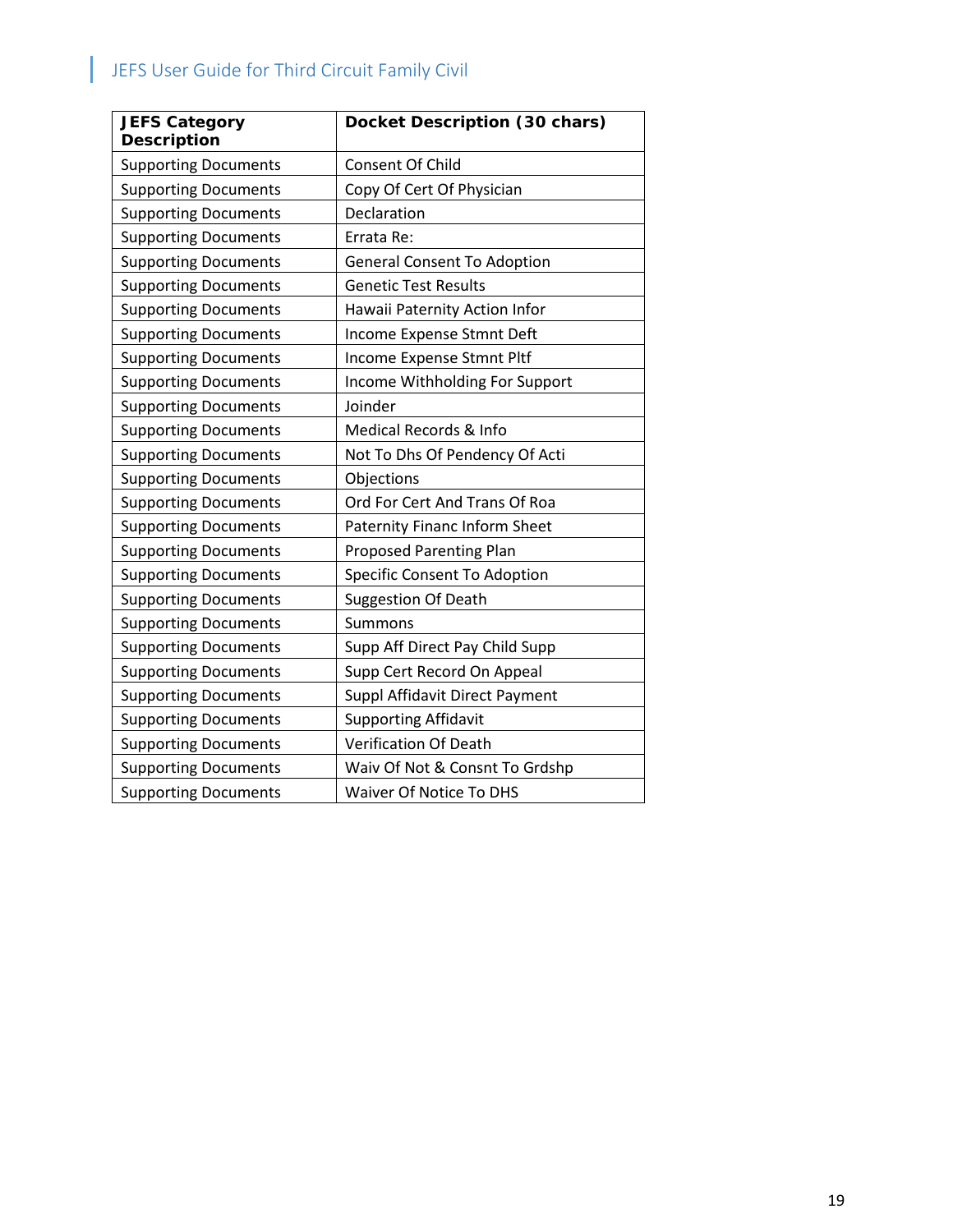# APPENDIX B: How to Access "OLD" cases using the ID Format in eCourt Kokua - Family Civil Cases in the Third Circuit

#### How to Access Old Cases Using the New ID Format in eCourt Kokua

| <b>Case Type</b>                                               | Case Identifier<br>(Filed from 1984-1999<br>2 digit filing year + case #)<br>(Filed from 2000<br>2 digit filing year + 1 + case #) |               | Format Used in eCourt Kokua |
|----------------------------------------------------------------|------------------------------------------------------------------------------------------------------------------------------------|---------------|-----------------------------|
| <b>Adult Abuse</b>                                             | FC-AA 21-1-111                                                                                                                     | →             | 3AA201000111                |
| Adoption                                                       | FC-A 19-1-112                                                                                                                      | →             | 3AD191000112                |
| Appeal                                                         | FC-AP 18-1-113                                                                                                                     | →             | 3AP181000113                |
| <b>Civil Union</b>                                             | FC-CU 19-1-114                                                                                                                     | →             | 3CU191000114                |
| <b>Divorce</b>                                                 | FC-D 20-1-116                                                                                                                      | →             | 3DV201000116                |
| <b>Domestic Abuse</b>                                          | FC-DA 21-1-115                                                                                                                     | →             | 3DA211000115                |
| Guardianship                                                   | FC-G 21-1-118                                                                                                                      | →             | 3GD211000118                |
| Guardianship Registration                                      | FC-GR 97-119                                                                                                                       | ۰,            | 3GR970000119                |
| <b>Gun Violence</b>                                            | FC-GV 21-1-120                                                                                                                     | →             | 3GV211000120                |
| Miscellaneous                                                  | FC-M 08-1-117                                                                                                                      | →             | 3FM081000117                |
| Parentage Act                                                  | FC-PA 21-1-121                                                                                                                     | →             | 3PA211000121                |
| Paternity                                                      | FC-P 20-1-001                                                                                                                      | →             | 3PP201000001                |
| <b>Termination of Parental Rights</b>                          | TPR 21-1-122                                                                                                                       | →             | 3TP211000122                |
| Uniform Child Custody Jurisdiction                             | UCCI 02-1-001                                                                                                                      | →             | 3UC021000001                |
| Unform Interstate Family Support                               | UIFS 97-001                                                                                                                        | $\rightarrow$ | 3UF970000001                |
| Uniform Child Custody Jurisdiction &<br><b>Enforcement Act</b> | UJ or UCCJEA 03-1-001                                                                                                              | →             | 3UJ031000001                |
| Uniform Reciprocal Enforcement                                 | <b>URES 96-001</b>                                                                                                                 | →             | 3UR96000001                 |

#### THIRD CIRCUIT - FAMILY COURT

#### cases filed prior to 1984

Miscellaneous e.g.

FC-M 345

3FM000000345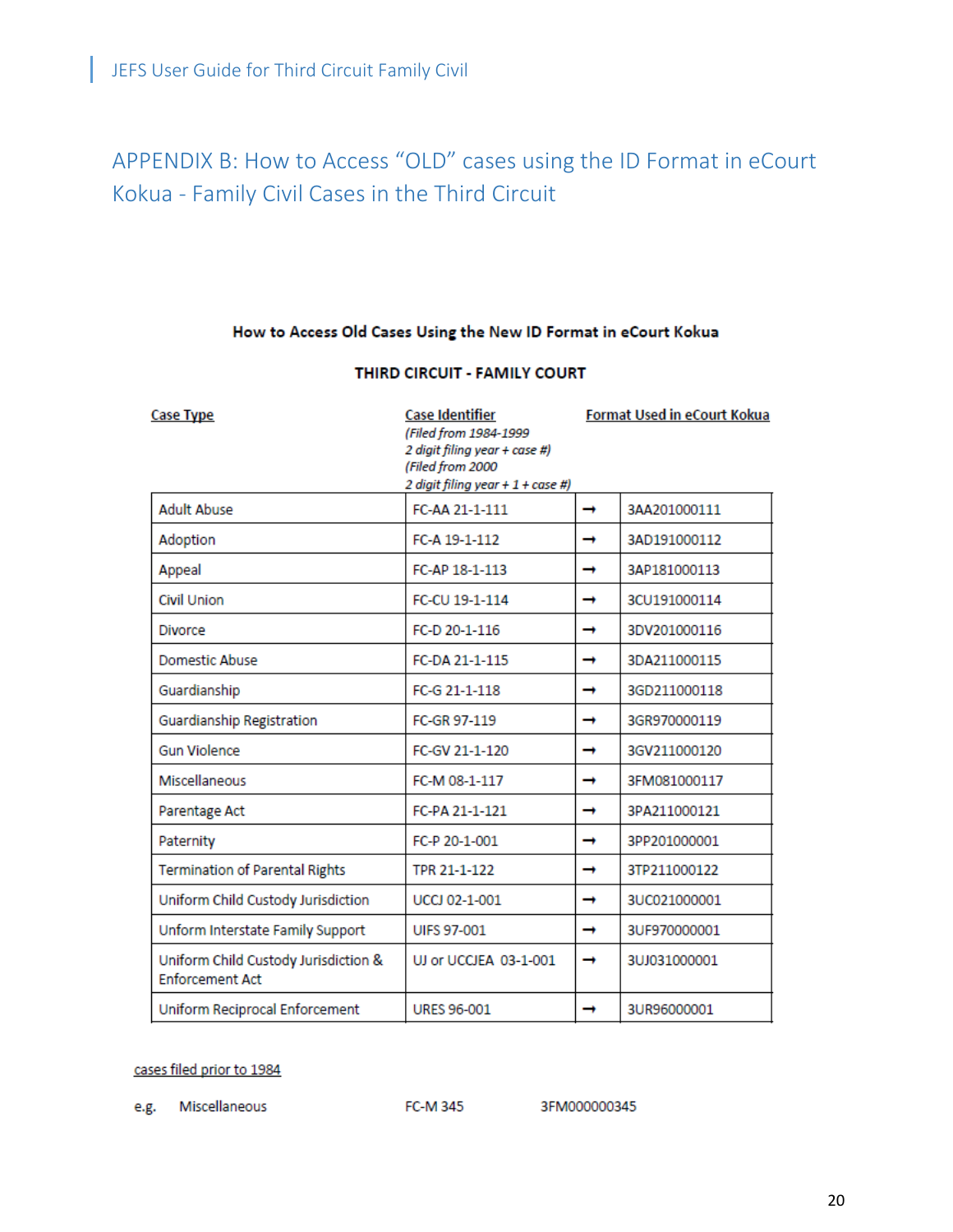# APPENDIX C: How to Access Cases filed after April 25, 2022 using the ID Format in eCourt Kokua - Family Civil Cases in the Third Circuit

## How to Access Cases Using the New ID Format in eCourt Kokua THIRD CIRCUIT - FAMILY COURT (For Cases Filed From 4/25/2022)

| Case Type                                               | New Case<br>Prefix | <b>Full Case Format</b> | Searchable in eCourt<br>Kokua as: |
|---------------------------------------------------------|--------------------|-------------------------|-----------------------------------|
| <b>Adult Abuse</b>                                      | *                  | 3FAB-22-0000001         | 3FAB-22-1                         |
| Adoption                                                | *                  | 3FAN-22-0000001         | 3FAN-22-1                         |
| <b>Agency Appeal</b>                                    | 含                  | 3FAL-22-0000001         | 3FAI-22-1                         |
| <b>Civil Union</b>                                      |                    | 3FCU-22-0000001         | 3FCU-22-1                         |
| <b>Divorce</b>                                          |                    | 3FDV-22-0000001         | 3FDV-22-1                         |
| <b>Domestic Abuse</b>                                   |                    | 3FDA-22-0000001         | 3FDA-22-1                         |
| Guardianship                                            |                    | 3FGD-22-0000001         | 3FGD-22-1                         |
| <b>Guardianship Registration</b>                        |                    | 3FGR-22-0000001         | 3FGR-22-1                         |
| <b>Gun Violence</b>                                     |                    | 3FGV-22-0000001         | 3FGV-22-1                         |
| <b>Miscellaneous</b>                                    |                    | 3FFM-22-0000001         | 3FFM-22-1                         |
| Parentage Act                                           |                    | 3FPA-22-0000001         | 3FPA-22-1                         |
| <b>Termination of Parental Rights</b>                   | *                  | 3FTM-22-0000001         | 3FTM-22-1                         |
| Uniform Child Custody Jurisdiction                      |                    | 3FFU-22-0000001         | 3FFU-22-1                         |
| Unform Interstate Family Support                        |                    | 3FUF-22-0000001         | 3FUF-22-1                         |
| Uniform Child Custody Jurisdiction & Enforcement<br>Act |                    | 3FUJ-22-0000001         | 3FUJ-22-1                         |